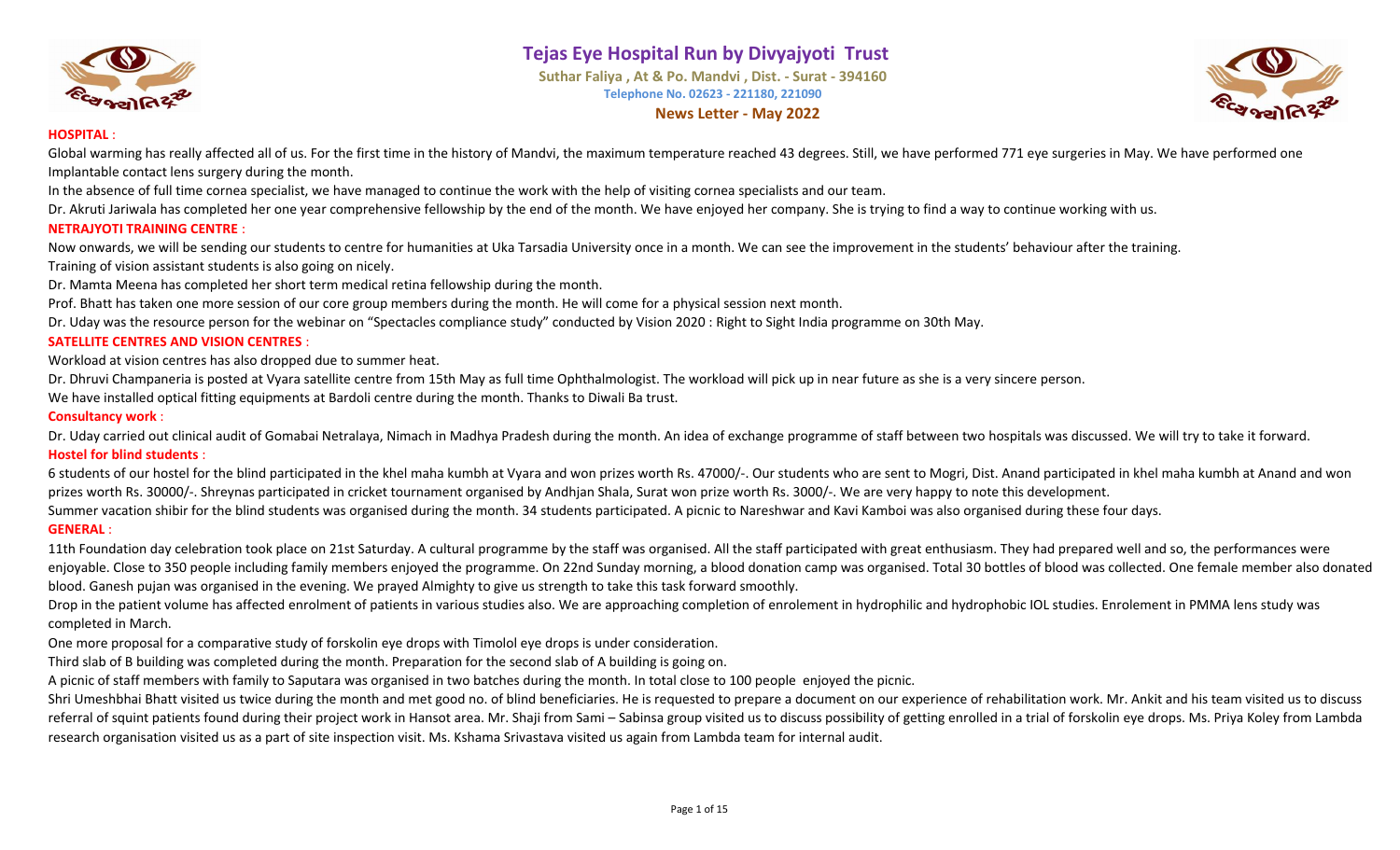## **Comparision of Hospital OPD Report May**

|                  |      | <b>New</b> |      |               |      |      | <b>OLD</b> |               |      | <b>New</b>        |        |                     |        | <b>OLD</b>        |      |                     |            | <b>Total</b> |               | <b>Non</b>    |       |
|------------------|------|------------|------|---------------|------|------|------------|---------------|------|-------------------|--------|---------------------|--------|-------------------|------|---------------------|------------|--------------|---------------|---------------|-------|
| Year             |      |            |      | <b>Female</b> |      | Male |            | <b>Female</b> |      | <b>Child Male</b> |        | <b>Child Female</b> |        | <b>Child Male</b> |      | <b>Child Female</b> | <b>New</b> | <b>OLD</b>   | <b>Tribal</b> | <b>Tribal</b> | Total |
|                  | Paid | Free       | Paid | Free          | Paid | Free | Paid       | Free          | Paid | Free              | Paid   | Free                | Paid   | Free              | Paid | Free                |            |              |               |               |       |
| <b>May. 2020</b> | 354  |            | 269  |               | 252  | 83   | 148        | כס            | -41  |                   |        |                     | $\sim$ |                   |      |                     | 860        | 604          | 888           | 576           | 1464  |
| May. 2021        | 451  |            | 365  |               | 326  |      | 265        |               | 41   |                   | - -    |                     |        |                   |      |                     | 1085       | 800          | 1024          | 861           | 1885  |
| May. 2022        | 819  | 223        | 803  | 213           | 780  | 163  | 576        | 127           | 101  | $\sim$            | $\sim$ |                     |        | 20                | 59   | 1 <sup>c</sup>      | 2293       | 1814         | 2389          | 1718          | 4107  |

### **Comparision of Hospital OPD Report YTD**

|                    |      | <b>New</b> |      |               |      |                   | <b>OLD</b> |        |      | <b>New</b>        |          |                     |                 | <b>OLD</b>        |      |                     |            | <b>Total</b> |               | Non           |              |
|--------------------|------|------------|------|---------------|------|-------------------|------------|--------|------|-------------------|----------|---------------------|-----------------|-------------------|------|---------------------|------------|--------------|---------------|---------------|--------------|
| Year               |      |            |      | <b>Female</b> |      | <b>Male</b>       |            | Female |      | <b>Child Male</b> |          | <b>Child Female</b> |                 | <b>Child Male</b> |      | <b>Child Female</b> | <b>Now</b> | <b>OLD</b>   | <b>Tribal</b> | <b>Tribal</b> | <b>Total</b> |
|                    | Paid | Free       | Paid | Free          | Paid | Free              | Paid       | Free   | Paid | Free              | Paid     | Free                | Paid            | Free              | Paid | Free                |            |              |               |               |              |
| April to May. 2020 | 481  | ⊥∪∪        | 353  |               | 347  | 122<br><b>***</b> | 221        | 123    | 65   |                   |          |                     |                 |                   |      |                     | 1170       | 905          | 1285          | 790           | 2075         |
| April to May. 2021 | 786  | 161        | 655  | 134           | 787  | 161<br>TOT        | 596        | 122    | ر ,  |                   | <b>b</b> | 18                  |                 |                   |      |                     | 1916       | 1840         | 2096          | 1660          | 3756         |
| April to May. 2022 | 1670 | 506        | 1538 | 506           | 1588 | 334               | 1247       | 279    | 174  |                   | 145      |                     | 10 <sup>2</sup> |                   | 117  |                     | 4646       | 3804         | 4871          | 3579          | 8450         |

### **Comparision of District wise OPD & Indoor details Month of May**

| <b>STATE</b>                                   | <b>DISTRICT</b>           |               | <b>New</b>    |                |                | <b>Review</b> |               |               | <b>Total</b>  |              |               | <b>Indoor</b> |             |
|------------------------------------------------|---------------------------|---------------|---------------|----------------|----------------|---------------|---------------|---------------|---------------|--------------|---------------|---------------|-------------|
|                                                |                           | <b>May.20</b> | <b>May.21</b> | May.22         | <b>May.20</b>  | <b>May.21</b> | <b>May.22</b> | <b>May.20</b> | <b>May.21</b> | May.22       | <b>May.20</b> | <b>May.21</b> | May.22      |
| <b>GUJARAT</b>                                 |                           |               |               |                |                |               |               |               |               |              |               |               |             |
|                                                | <b>SURAT</b>              | 591           | 709           | 1141           | 400            | 454           | 804           | 991           | 1163          | 1945         | 64            | 41            | 164         |
|                                                | <b>TAPI</b>               | 121           | 204           | 451            | 85             | 171           | 416           | 206           | 375           | 867          | 16            | 31            | 196         |
|                                                | <b>BHARUCH</b>            | 67            | 71            | 199            | 53             | 80            | 210           | 120           | 151           | 409          | 15            | 17            | 49          |
|                                                | <b>NAVSARI</b>            | 4             | 6             | 8              | $\overline{7}$ | 5             | 23            | 11            | 11            | 31           | $\mathbf{1}$  |               | 8           |
|                                                | <b>NARMADA</b>            | 55            | 51            | 241            | 41             | 41            | 139           | 96            | 92            | 380          | 10            | 10            | 57          |
|                                                | VALSAD                    | 0             | 5.            | $\overline{7}$ | $\mathbf{1}$   | 5             | 3             |               | 10            | 10           | $\Omega$      | 5             | $\mathbf 0$ |
|                                                | Other                     | 6             | 10            | 35             | 4              | 10            | 43            | 10            | 20            | 78           | $\mathbf{1}$  | 9             | 26          |
|                                                | *SubTotal*                | 844           | 1056          | 2082           | 591            | 766           | 1638          | 1435          | 1822          | 3720         | 107           | 114           | 500         |
| <b>OTHER STATE</b>                             |                           |               |               |                |                |               |               |               |               |              |               |               |             |
|                                                | <b>OTHER</b>              | $\Omega$      | $\Omega$      | 0              | $\mathbf{0}$   | $\mathbf 0$   | $\mathbf 0$   | $\Omega$      | $\Omega$      | $\Omega$     | $\Omega$      | $\Omega$      | $\mathbf 0$ |
|                                                | *SubTotal*                | $\mathbf 0$   | 0             | 0              | 0              | $\mathbf 0$   | 0             | $\mathbf{0}$  | $\mathbf{0}$  | $\mathbf{0}$ | $\mathbf{0}$  | $\mathbf 0$   | $\mathbf 0$ |
| <b>MAHARASHTRA</b>                             |                           |               |               |                |                |               |               |               |               |              |               |               |             |
|                                                | <b>NANDURBAR</b>          | 16            | 29            | 211            | 13             | 34            | 176           | 29            | 63            | 387          | 3             | 6             | 136         |
|                                                | Other dist.of MAHARASHTRA | $\mathbf 0$   | 0             | 0              | 0              | 0             | $\mathbf 0$   | $\Omega$      | 0             | $\mathbf{0}$ | $\mathbf 0$   | 0             | 0           |
|                                                | *SubTotal*                | 16            | 29            | 211            | 13             | 34            | 176           | 29            | 63            | 387          | 3             | 6             | 136         |
| <b>Netrang, Zankhvav &amp; Vyara Operation</b> |                           |               |               |                |                |               |               |               |               |              | $\mathbf 0$   | $\Omega$      | 50          |
| <i><b>*Grand Total*</b></i>                    |                           | 860           | 1085          | 2293           | 604            | 800           | 1814          | 1464          | 1885          | 4107         | 110           | 120           | 686         |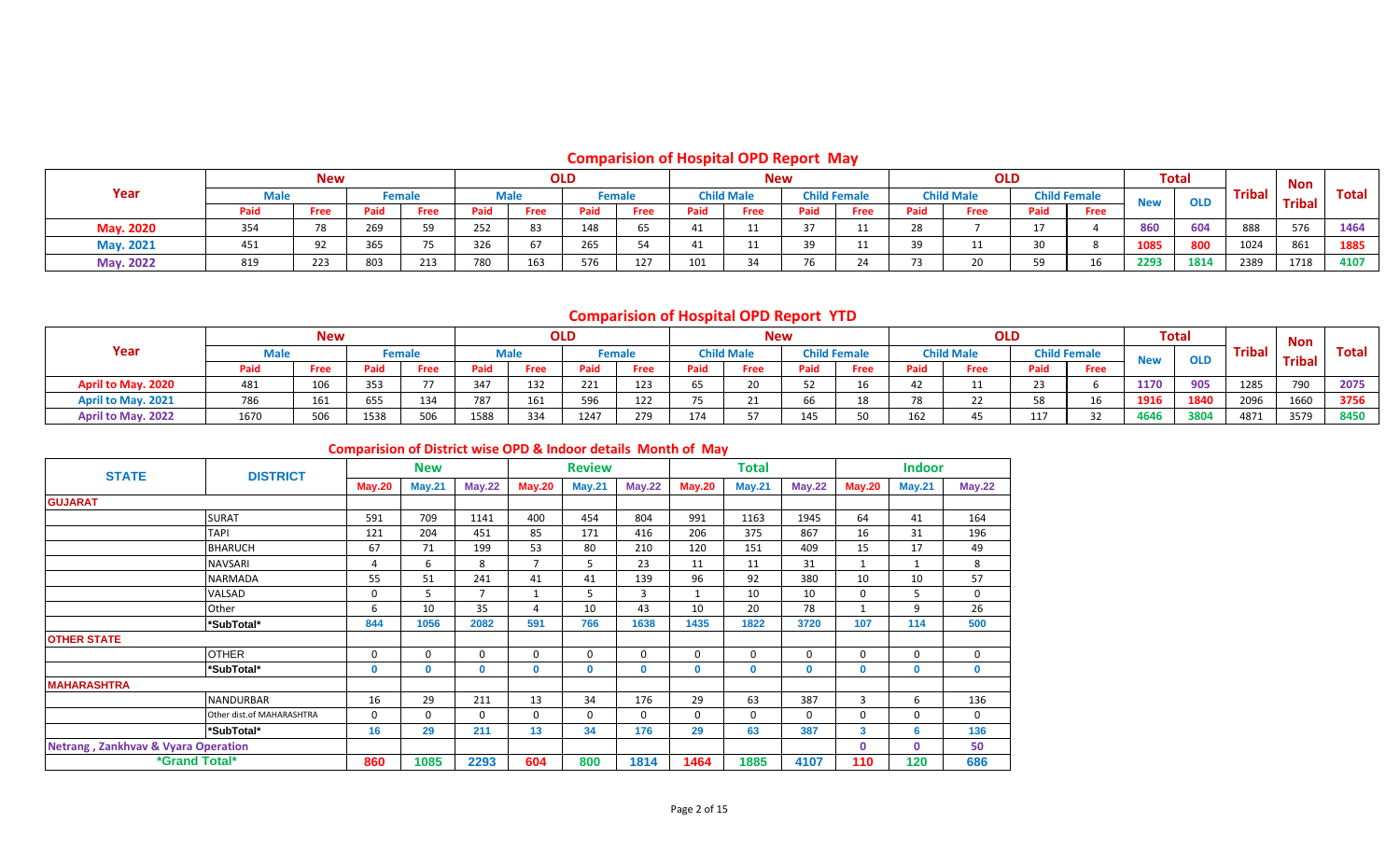|                                                        |                             |                 | <b>New</b>                             |                                 |                 | <b>Review</b>                          |                                 |                 | <b>Total</b>                           |                                 |                                        | <b>Indoor</b>   |                              |
|--------------------------------------------------------|-----------------------------|-----------------|----------------------------------------|---------------------------------|-----------------|----------------------------------------|---------------------------------|-----------------|----------------------------------------|---------------------------------|----------------------------------------|-----------------|------------------------------|
| <b>STATE</b>                                           | <b>DISTRICT</b>             | <b>April to</b> | <b>April to</b><br>May. 2020 May. 2021 | <b>April to</b><br>May.<br>2022 | <b>April to</b> | <b>April to</b><br>May. 2020 May. 2021 | <b>April to</b><br>May.<br>2022 | <b>April to</b> | <b>April to</b><br>May. 2020 May. 2021 | <b>April to</b><br>May.<br>2022 | <b>April to</b><br>May. 2020 May. 2021 | <b>April to</b> | <b>April to May</b><br>.2022 |
| <b>GUJARAT</b>                                         |                             |                 |                                        |                                 |                 |                                        |                                 |                 |                                        |                                 |                                        |                 |                              |
|                                                        | <b>SURAT</b>                | 858             | 1213                                   | 2183                            | 623             | 1088                                   | 1762                            | 1481            | 2301                                   | 3945                            | 68                                     | 134             | 330                          |
|                                                        | TAPI                        | 138             | 339                                    | 1143                            | 128             | 363                                    | 911                             | 266             | 702                                    | 2054                            | 18                                     | 80              | 420                          |
|                                                        | <b>BHARUCH</b>              | 79              | 168                                    | 433                             | 74              | 204                                    | 395                             | 153             | 372                                    | 828                             | 16                                     | 63              | 151                          |
|                                                        | <b>NAVSARI</b>              | 4               | 12                                     | 24                              | $\overline{7}$  | 16                                     | 52                              | 11              | 28                                     | 76                              | $\mathbf{1}$                           | $\overline{2}$  | 19                           |
|                                                        | <b>NARMADA</b>              | 67              | 92                                     | 407                             | 53              | 88                                     | 283                             | 120             | 180                                    | 690                             | 10                                     | 28              | 116                          |
|                                                        | VALSAD                      |                 | 5                                      | 15                              | $\overline{2}$  | $\overline{7}$                         | $\overline{7}$                  | 3               | 12                                     | 22                              | 0                                      | 5               | 4                            |
|                                                        | Other                       | 6               | 36                                     | 58                              | 4               | 17                                     | 72                              | 10              | 53                                     | 130                             | $\mathbf{1}$                           | 26              | 45                           |
|                                                        | *SubTotal*                  | 1153            | 1865                                   | 4263                            | 891             | 1783                                   | 3482                            | 2044            | 3648                                   | 7745                            | 114                                    | 338             | 1085                         |
| <b>OTHER STATE</b>                                     |                             |                 |                                        |                                 |                 |                                        |                                 |                 |                                        |                                 |                                        |                 |                              |
|                                                        | <b>OTHER</b>                | $\mathbf 0$     | $\mathbf 0$                            | 0                               | 0               | 0                                      | 0                               | 0               | $\Omega$                               | $\mathbf{0}$                    | $\Omega$                               | 0               | $\mathbf 0$                  |
|                                                        | *SubTotal*                  | 0               | $\mathbf{0}$                           | 0                               | 0               | $\mathbf 0$                            | $\mathbf{0}$                    | $\mathbf{0}$    | $\Omega$                               | $\mathbf 0$                     | $\mathbf{0}$                           | 0               | $\mathbf 0$                  |
| <b>MAHARASHTRA</b>                                     |                             |                 |                                        |                                 |                 |                                        |                                 |                 |                                        |                                 |                                        |                 |                              |
|                                                        | <b>NANDURBAR</b>            | 17              | 51                                     | 383                             | 14              | 57                                     | 322                             | 31              | 108                                    | 705                             | 3                                      | 21              | 238                          |
|                                                        | Other dist.of MAHARASHTRA   | $\mathbf 0$     | $\Omega$                               | 0                               | 0               | $\mathbf 0$                            | $\mathbf 0$                     | 0               | 0                                      | 0                               | 0                                      | 0               | $\mathbf 0$                  |
|                                                        | *SubTotal*                  | 17              | 51                                     | 383                             | 14              | 57                                     | 322                             | 31              | 108                                    | 705                             | $\mathbf{3}$                           | 21              | 238                          |
| <b>Netrang PHC, Zankhvav CHC &amp; Vyara Operation</b> |                             |                 |                                        |                                 |                 |                                        |                                 |                 |                                        |                                 | $\mathbf{0}$                           | 20              | 120                          |
|                                                        | <i><b>*Grand Total*</b></i> | 1170            | 1916                                   | 4646                            | 905             | 1840                                   | 3804                            | 2075            | 3756                                   | 8450                            | 117                                    | 379             | 1443                         |

### **Comparision of District wise OPD & Indoor details YTD**

÷.

## **Comparision of Investigation for May**

| Investigation                   |          |                | <b>May.2020</b> |                |      |                | May.2021    |              |          | <b>May.2022</b> |                |              |
|---------------------------------|----------|----------------|-----------------|----------------|------|----------------|-------------|--------------|----------|-----------------|----------------|--------------|
|                                 | Paid     | <b>Subsidy</b> | Free            | Total          | Paid | <b>Subsidy</b> | <b>Free</b> | <b>Total</b> | Paid     | <b>Subsidy</b>  | <b>Free</b>    | <b>Total</b> |
| A SCAN                          | 2        | $\Omega$       | 57              | 59             | 0    | $\Omega$       | 53          | 53           | 2        | 0               | 496            | 498          |
| <b>AUTOMATED PERIMETRY</b>      |          | $\Omega$       | 0               |                | 15   | 0              | 3           | 18           | 20       | $\mathbf 0$     | $\overline{2}$ | 22           |
| <b>B SCAN</b>                   | 69       | 0              | 16              | 85             | 40   | $\Omega$       | 42          | 82           | 32       |                 | 48             | 81           |
| <b>IFLUORESCEIN ANGIOGRAPHY</b> | 0        | $\Omega$       | 0               | 0              | 0    | 0              | $\Omega$    | $\mathbf{0}$ | 0        | 0               |                |              |
| <b>FUNDUS PHOTO</b>             |          |                | $\Omega$        | $\overline{2}$ |      | 0              | 0           |              | 6        | 0               |                | ۰,           |
| <b>HRT</b>                      | $\Omega$ | $\Omega$       | $\Omega$        | $\bf{0}$       | 0    | $\Omega$       | 0           | $\bf{0}$     | 0        | $\Omega$        | $\Omega$       | $\mathbf{0}$ |
| <b>OCT</b>                      | 15       | 3              |                 | 19             | 50   | 20             | 17          | 87           | 64       | 25              | 83             | 172          |
| <b>PACHYMETRY</b>               | 4        | $\Omega$       | 0               | 4              | 28   | $\Omega$       |             | 32           | 36       | 0               | 6              | 42           |
| <b>PENTACAM</b>                 | $\Omega$ | $\Omega$       | 0               | 0              | 6    | -              | 3           | 16           | 6        | -4              | 4              | 14           |
| Specular Microscopy             | $\Omega$ | $\Omega$       |                 |                | 3    | $\Omega$       | 4           |              | 2        | 0               | 95             | 97           |
| <b>TOPOGRAPHY</b>               | $\Omega$ | $\Omega$       | $\Omega$        | $\bf{0}$       |      | $\Omega$       | 0           |              | $\Omega$ | $\Omega$        | 0              | $\mathbf{0}$ |
| <b>Total</b>                    | 92       | 4              | 75              | 171            | 144  | 27             | 126         | 297          | 168      | 30              | 736            | 934          |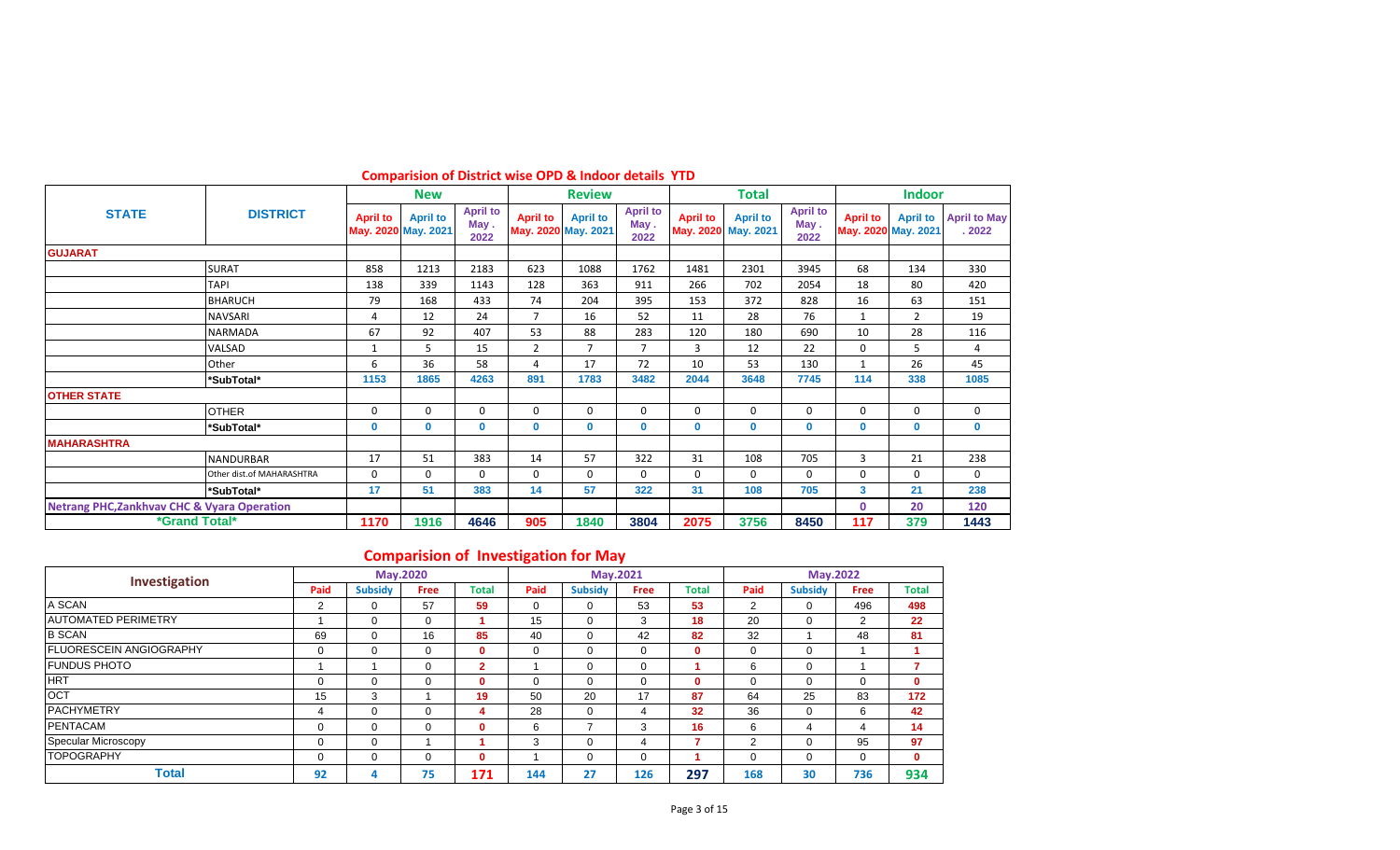|                                 |          | <b>April 2020 to May 2020</b> |             |                |      | <b>April 2021 to May 2021</b> |             |                |          | <b>April 2022 to May 2022</b> |             |              |
|---------------------------------|----------|-------------------------------|-------------|----------------|------|-------------------------------|-------------|----------------|----------|-------------------------------|-------------|--------------|
| Investigation                   | Paid     | <b>Subsidy</b>                | <b>Free</b> | Total          | Paid | <b>Subsidy</b>                | <b>Free</b> | Total          | Paid     | <b>Subsidy</b>                | <b>Free</b> | Total        |
| A SCAN                          | 2        | $\Omega$                      | 57          | 59             |      | $\Omega$                      | 197         | 198            | 5        | 0                             | 932         | 937          |
| <b>JAUTOMATED PERIMETRY</b>     |          | 0                             | 0           |                | 27   |                               | 6           | 34             | 38       | $\overline{2}$                | 13          | 53           |
| <b>B SCAN</b>                   | 75       | $\Omega$                      | 20          | 95             | 67   | 2                             | 77          | 146            | 99       | 8                             | 185         | 292          |
| <b>IFLUORESCEIN ANGIOGRAPHY</b> | 0        | $\Omega$                      | 0           | $\mathbf 0$    | 0    | $\Omega$                      | $\Omega$    | $\mathbf{0}$   | 0        | $\mathbf 0$                   |             |              |
| <b>FUNDUS PHOTO</b>             |          |                               | 0           | $\overline{2}$ |      | 0                             | $\Omega$    |                | 9        |                               |             | 11           |
| <b>HRT</b>                      | $\Omega$ | $\Omega$                      | 0           | $\bf{0}$       | 0    | $\Omega$                      | 0           | $\mathbf{0}$   | $\Omega$ | $\Omega$                      | 0           | $\mathbf{0}$ |
| <b>OCT</b>                      | 18       | 5                             |             | 24             | 66   | 25                            | 23          | 114            | 125      | 57                            | 165         | 347          |
| <b>PACHYMETRY</b>               | 4        | $\Omega$                      | $\Omega$    | 4              | 44   | 2                             | 8           | 54             | 56       | 3                             | 14          | 73           |
| <b>PENTACAM</b>                 | $\Omega$ | $\Omega$                      | 0           | 0              |      | 8                             | 3           | 18             |          | 5                             | 8           | 20           |
| Specular Microscopy             | 0        | $\Omega$                      |             |                |      | $\Omega$                      | 9           | 16             | 6        | 0                             | 219         | 225          |
| <b>TOPOGRAPHY</b>               | 0        | $\Omega$                      | 0           | 0              |      | $\Omega$                      |             | $\overline{2}$ | 0        | $\mathbf 0$                   | 0           | $\mathbf{0}$ |
| <b>Total</b>                    | 101      | 6                             | 79          | 186            | 221  | 38                            | 324         | 583            | 345      | 76                            | 1538        | 1959         |

### **Comparision of Investigation YTD**

### **Comparision of Lab. Investigation for May**

| Investigation                  |                |                | May.2020       |                  |                      |                         | May.2021       |                |                | <b>May.2022</b> |                |                |
|--------------------------------|----------------|----------------|----------------|------------------|----------------------|-------------------------|----------------|----------------|----------------|-----------------|----------------|----------------|
|                                | Paid           | <b>Subsidy</b> | <b>Free</b>    | <b>Total</b>     | Paid                 | <b>Subsidy</b>          | <b>Free</b>    | <b>Total</b>   | Paid           | <b>Subsidy</b>  | <b>Free</b>    | <b>Total</b>   |
| <b>B.T &amp; C.T</b>           | $\mathbf 0$    | $\mathbf 0$    | 0              | $\mathbf 0$      | 0                    | $\mathbf 0$             | 0              | 0              | 5              | 0               | 9              | 14             |
| Biopsy                         | $\mathbf 0$    | $\Omega$       | $\mathbf 0$    | $\mathbf 0$      | $\Omega$             | $\Omega$                | $\mathbf 0$    | $\mathbf{0}$   | 1              | $\mathbf{1}$    | 0              | $\overline{2}$ |
| <b>BLOOD UREA</b>              | 3              | $\mathbf 0$    | 0              | 3                | 5                    | $\overline{1}$          | $\overline{1}$ | $\overline{7}$ | 14             | 0               | 15             | 29             |
| CBC (HB, TC, DC, RBC, PLATELET | 21             | $\mathbf 0$    | 6              | 27               | 28                   | $\Omega$                | 15             | 43             | 42             | 1               | 54             | 97             |
| <b>CULTURE</b>                 | $\mathbf{1}$   | $\mathbf 0$    | $\overline{2}$ | 3                | 2                    | $\mathbf 0$             | 6              | 8              | 5              | $\mathbf 0$     | 14             | 19             |
| E.S.R                          | 9              | $\Omega$       | 4              | 13               | 25                   | $\Omega$                | $\overline{7}$ | 32             | 15             | 1               | 37             | 53             |
| <b>FBS</b>                     | $\overline{2}$ | $\overline{2}$ | 3              | $\overline{7}$   |                      | $\mathbf 0$             | 1              | $\overline{2}$ | 11             | 0               | 44             | 55             |
| GHB(HBA1C                      | 12             | $\mathbf 0$    | 10             | 22               | 9                    | $\overline{1}$          | 7              | 17             | 38             | 3               | 16             | 57             |
| <b>GRAM STAIN</b>              | 5              | $\mathbf 0$    | 3              | 8                | 16                   | $\mathbf 0$             | 8              | 24             | 19             | $\mathbf 0$     | 15             | 34             |
| H.I.V                          | 2              | $\Omega$       | $\mathbf{1}$   | 3                | $\overline{2}$       | $\Omega$                | 20             | 22             | $\Omega$       | $\Omega$        | 49             | 49             |
| <b>HBS AG</b>                  | 2              | $\mathbf 0$    | $\mathbf{1}$   | 3                | $\overline{2}$       | $\mathbf 0$             | 20             | 22             | $\mathbf 0$    | 0               | 50             | 50             |
| <b>HEMOGLOBIN (HB)</b>         | $\overline{2}$ | $\mathbf 0$    | $\mathbf{1}$   | 3                | $\mathbf 0$          | $\mathbf 0$             | $\mathbf 0$    | $\mathbf 0$    | $\overline{4}$ | 0               | 9              | 13             |
| <b>KOH</b>                     | 6              | $\Omega$       | 3              | $\boldsymbol{9}$ | 17                   | $\Omega$                | 8              | 25             | 19             | $\Omega$        | 15             | 34             |
| <b>LIPID PROFILE</b>           | 3              | $\mathbf 0$    | 3              | 6                | $\blacktriangleleft$ | $\mathbf 0$             | $\overline{2}$ | 3              | 6              | 0               | 6              | 12             |
| M.T                            | $\overline{4}$ | $\mathbf 0$    | 0              | 4                | 14                   | $\mathbf 0$             |                | 15             | 3              | 0               | 0              | $\mathbf{3}$   |
| PP2BS                          | $\mathbf 0$    | $\mathbf 0$    | $\mathbf{1}$   | 1                | $\mathbf 0$          | $\mathbf 0$             | 1              | 1              | $\mathbf 0$    | 0               | 14             | 14             |
| <b>R.A FACTOR</b>              | $\overline{2}$ | $\Omega$       | $\Omega$       | $\overline{2}$   | 11                   | $\Omega$                | $\Omega$       | 11             | 5              | $\Omega$        | $\overline{2}$ | $\overline{7}$ |
| <b>RBS</b>                     | 81             | $\mathbf 0$    | 58             | 139              | 76                   | $\overline{\mathbf{1}}$ | 63             | 140            | 142            | 1               | 307            | 450            |
| S.CHOLESTROL                   | $\overline{4}$ | $\mathbf 0$    | $\mathbf 0$    | 4                | $\mathbf 0$          | $\Omega$                | $\mathbf 0$    | $\mathbf 0$    | $\mathbf{1}$   | 0               | 0              | $\mathbf{1}$   |
| S.CREATININE                   | $\overline{7}$ | $\Omega$       | 4              | 11               | 6                    | $\overline{1}$          | $\overline{1}$ | 8              | 22             | $\mathbf 0$     | 18             | 40             |
| <b>URINE SUGAR</b>             | 79             | $\Omega$       | 57             | 136              | 73                   | $\overline{1}$          | 61             | 135            | 140            | 1               | 308            | 449            |
| V.D.R.L                        | 0              | $\mathbf 0$    | 1              |                  | $\mathbf 0$          | $\mathbf 0$             | 18             | 18             | $\mathbf 0$    | 0               | 31             | 31             |
| Other Lab Test                 | 3              | $\mathbf 0$    | $\overline{1}$ | 4                | $\mathbf 0$          | $\mathbf 0$             | 18             | 18             | $\mathbf 0$    | $\mathbf 0$     | 32             | 32             |
| ECG                            | 19             | $\mathbf 0$    | 22             | 41               | 6                    | $\mathbf 0$             | 27             | 33             | 10             | 0               | 150            | 160            |
| <b>Total</b>                   | 267            | $\overline{2}$ | 181            | 450              | 294                  | 5                       | 285            | 584            | 502            | 8               | 1195           | 1705           |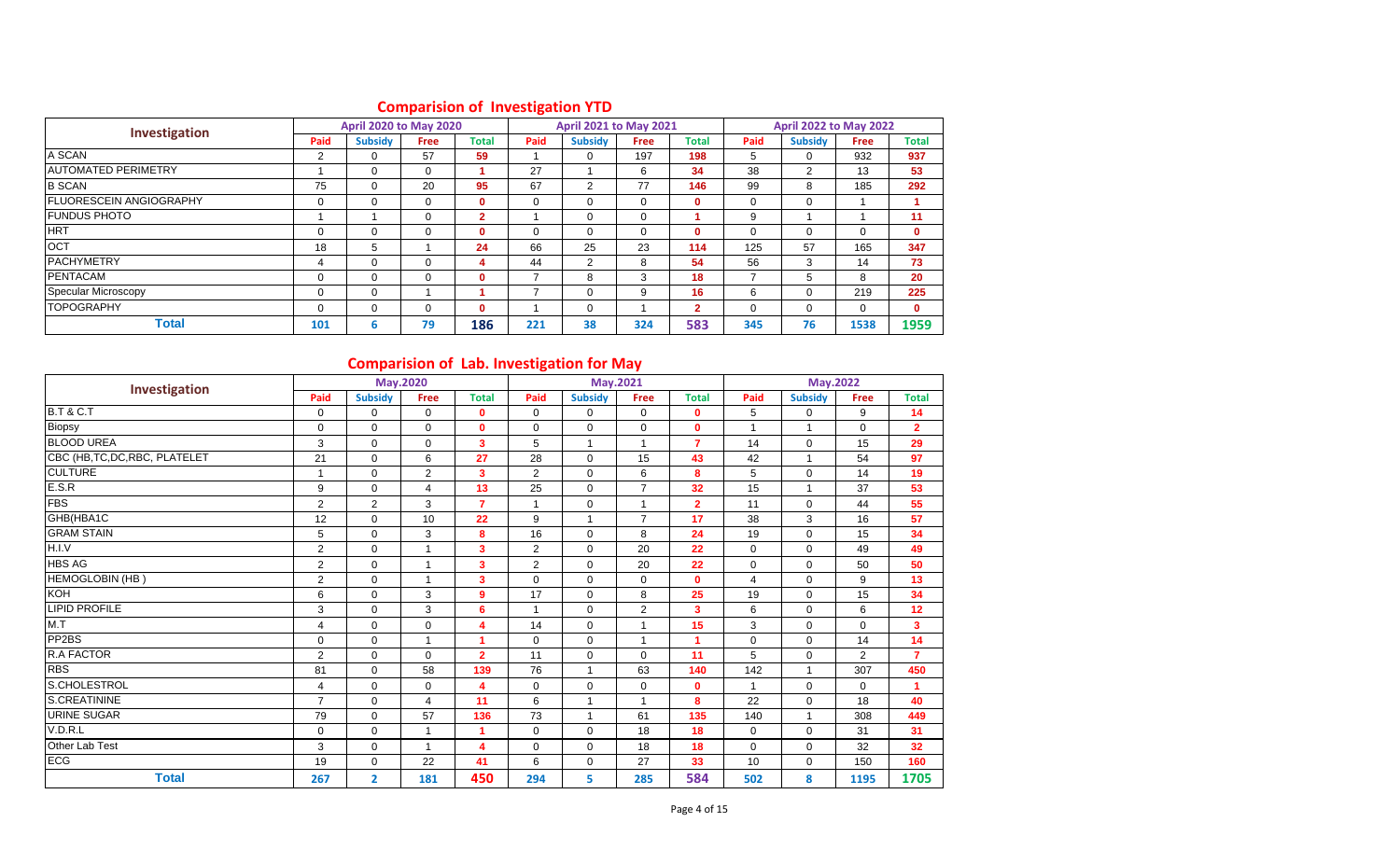|                                |                | <b>April 2020 to May 2020</b> |                |                         |                | $\frac{1}{2}$<br><b>April 2021 to May 2021</b> |              |                |                | <b>April 2022 to May 2022</b> |                      |                |
|--------------------------------|----------------|-------------------------------|----------------|-------------------------|----------------|------------------------------------------------|--------------|----------------|----------------|-------------------------------|----------------------|----------------|
| Investigation                  | Paid           | <b>Subsidy</b>                | Free           | <b>Total</b>            | Paid           | <b>Subsidy</b>                                 | <b>Free</b>  | <b>Total</b>   | Paid           | <b>Subsidy</b>                | <b>Free</b>          | <b>Total</b>   |
| <b>B.T &amp; C.T</b>           | 0              | $\mathbf 0$                   | $\mathbf 0$    | $\mathbf 0$             |                | $\mathbf 0$                                    |              | $\overline{2}$ | 8              | 0                             | 23                   | 31             |
| Biopsy                         | $\mathbf 0$    | $\Omega$                      | $\mathbf 0$    | $\mathbf{0}$            |                | $\Omega$                                       | 1            | $\overline{2}$ | $\overline{2}$ | 1                             | $\Omega$             | $\mathbf{3}$   |
| <b>BLOOD UREA</b>              | 3              | $\Omega$                      | $\mathbf 0$    | 3                       | 5              | $\mathbf{1}$                                   | 21           | 27             | 18             | $\overline{1}$                | 34                   | 53             |
| CBC (HB, TC, DC, RBC, PLATELET | 26             | $\Omega$                      | 6              | 32                      | 52             | $\mathbf{1}$                                   | 122          | 175            | 74             | $\overline{2}$                | 180                  | 256            |
| <b>CULTURE</b>                 | 1              | $\Omega$                      | 3              | $\overline{\mathbf{4}}$ | 3              | 1                                              | 10           | 14             | 9              | 1                             | 23                   | 33             |
| E.S.R                          | 12             | $\mathbf 0$                   | 4              | 16                      | 40             | $\mathbf{1}$                                   | 108          | 149            | 29             | $\overline{1}$                | 141                  | 171            |
| <b>FBS</b>                     | $\overline{2}$ | 2                             | 3              | $\overline{7}$          | 3              | $\mathbf{1}$                                   | 30           | 34             | 22             | $\mathbf 0$                   | 96                   | 118            |
| GHB(HBA1C                      | 12             | $\Omega$                      | 10             | 22                      | 16             | $\overline{2}$                                 | 24           | 42             | 63             | 4                             | 40                   | 107            |
| <b>GRAM STAIN</b>              | 6              | $\Omega$                      | 4              | 10                      | 31             | 2                                              | 14           | 47             | 23             | 2                             | 27                   | 52             |
| H.I.V                          | 3              | $\mathbf 0$                   | 1              | 4                       | 3              | $\mathbf 0$                                    | 108          | 111            |                | $\mathbf 0$                   | 167                  | 168            |
| <b>HBS AG</b>                  | 3              | $\mathbf 0$                   | $\overline{1}$ | 4                       | 3              | $\mathbf 0$                                    | 107          | 110            |                | $\mathbf 0$                   | 168                  | 169            |
| <b>HEMOGLOBIN (HB)</b>         | $\overline{2}$ | $\Omega$                      | 1              | 3                       |                | $\Omega$                                       | 1            | $\overline{2}$ | $\overline{7}$ | $\Omega$                      | 20                   | 27             |
| <b>KOH</b>                     | $\overline{7}$ | $\mathbf 0$                   | 4              | 11                      | 32             | $\overline{2}$                                 | 14           | 48             | 23             | $\overline{2}$                | 27                   | 52             |
| <b>LIPID PROFILE</b>           | 3              | $\Omega$                      | 3              | 6                       |                | $\mathbf 0$                                    | 19           | 20             | 9              | 1                             | 29                   | 39             |
| M.T                            | 6              | $\Omega$                      | 0              | 6                       | 20             | $\Omega$                                       | 1            | 21             | 12             | $\Omega$                      | $\blacktriangleleft$ | 13             |
| PP <sub>2</sub> BS             | $\mathbf 0$    | $\mathbf 0$                   | 1              | 1                       | 4              | 1                                              | 5            | 10             | $\overline{2}$ | $\mathbf 0$                   | 21                   | 23             |
| <b>R.A FACTOR</b>              | 3              | $\mathbf 0$                   | $\mathbf 0$    | $\overline{\mathbf{3}}$ | 14             | $\mathbf 0$                                    | $\Omega$     | 14             | 10             | $\mathbf 0$                   | 9                    | 19             |
| <b>RBS</b>                     | 92             | $\Omega$                      | 59             | 151                     | 147            | $\mathbf{1}$                                   | 262          | 410            | 277            | 2                             | 679                  | 958            |
| S.CHOLESTROL                   | 4              | $\mathbf 0$                   | $\mathbf 0$    | 4                       | $\mathbf{0}$   | $\mathbf 0$                                    | $\mathbf{0}$ | $\mathbf{0}$   | $\overline{2}$ | $\mathbf 0$                   | 0                    | $\overline{2}$ |
| S.CREATININE                   | $\overline{7}$ | $\Omega$                      | 4              | 11                      | $\overline{7}$ | $\overline{1}$                                 | 23           | 31             | 32             | $\overline{2}$                | 38                   | 72             |
| URINE SUGAR                    | 89             | $\Omega$                      | 58             | 147                     | 142            | 1                                              | 260          | 403            | 272            | $\overline{2}$                | 683                  | 957            |
| V.D.R.L                        | 0              | $\mathbf 0$                   | 1              | 1                       | 0              | $\mathbf 0$                                    | 30           | 30             | 0              | $\mathbf 0$                   | 59                   | 59             |
| Other Lab Test                 | 3              | $\Omega$                      |                | $\overline{\mathbf{4}}$ | $\Omega$       | $\Omega$                                       | 57           | 57             | $\Omega$       | $\Omega$                      | 60                   | 60             |
| <b>ECG</b>                     | 20             | $\Omega$                      | 22             | 42                      | 12             | $\Omega$                                       | 120          | 132            | 18             | $\Omega$                      | 306                  | 324            |
| <b>Total</b>                   | 304            | $\overline{2}$                | 186            | 492                     | 538            | 15                                             | 1338         | 1891           | 914            | 21                            | 2831                 | 3766           |

#### **Comparision of Lab. Investigation YTD**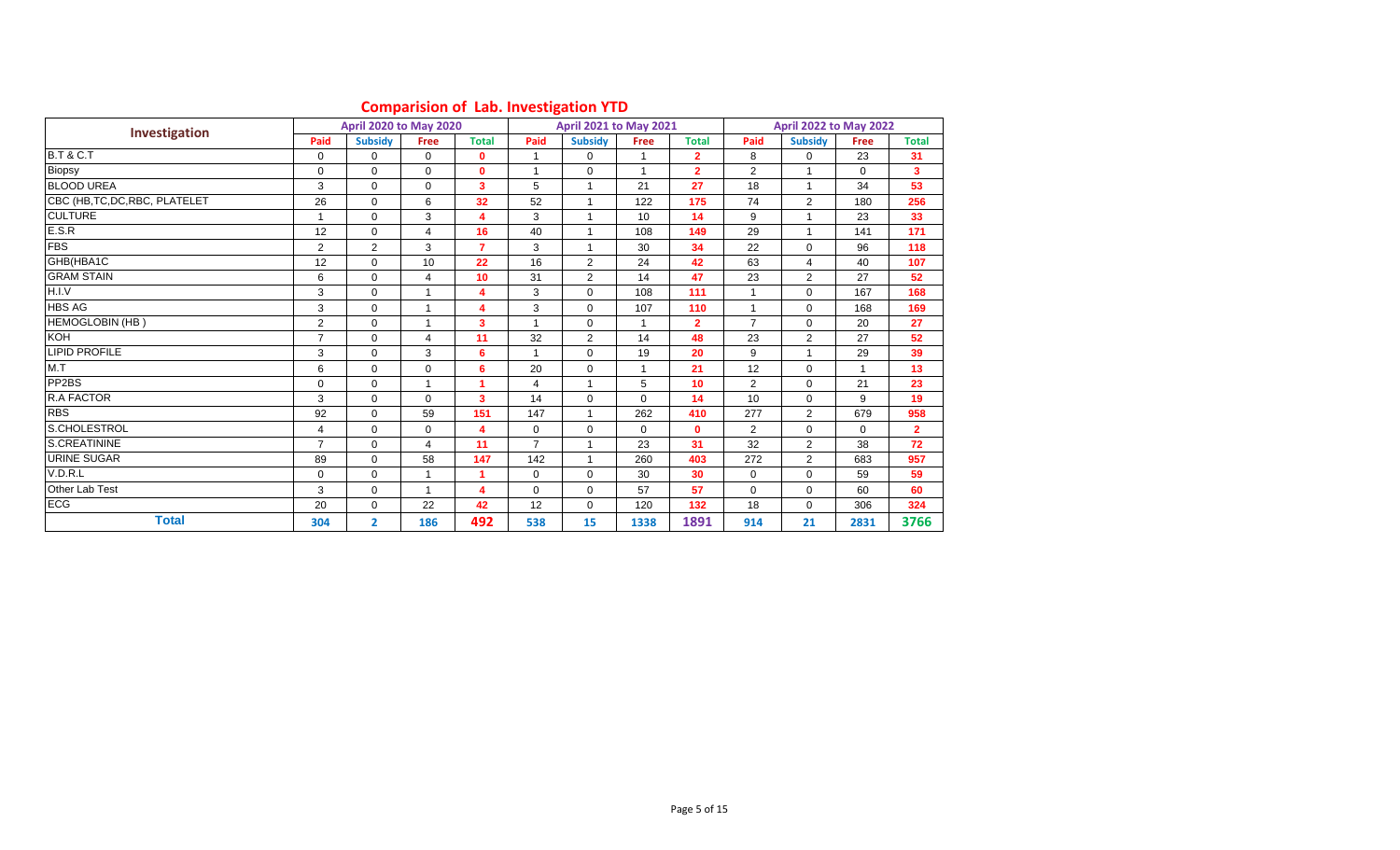# **Comparision of Surgery for May**

|                                      |                | <b>Paid</b> |                |                | <b>Subsidized</b> |                |          | <b>Free + Camp free</b> |                |                | <b>Total</b> |                |
|--------------------------------------|----------------|-------------|----------------|----------------|-------------------|----------------|----------|-------------------------|----------------|----------------|--------------|----------------|
| <b>Name of Surgery</b>               | May.           | May.        | May.           | May.           | May.              | May.           | May.     | May.                    | May.           | May.           | May.         | May.           |
|                                      | 2020           | 2021        | 2022           | 2020           | 2021              | 2022           | 2020     | 2021                    | 2022           | 2020           | 2021         | 2022           |
| CATARACT PHACO + IOL                 | 14             | 10          | 41             | 2              |                   | $\overline{2}$ | 3        | 6                       | 114            | 19             | 17           | 157            |
| CATARACT SICS + IOL                  | $\overline{7}$ | 4           | 12             | 16             | 9                 | 38             | 19       | 14                      | 186            | 42             | 27           | 236            |
| CATARACT SIMPLE WITHOUT IOL          | $\Omega$       | $\Omega$    | $\Omega$       | $\Omega$       | $\Omega$          |                | $\Omega$ | $\overline{\mathbf{A}}$ | $\overline{2}$ | $\mathbf{0}$   | 1            | 3              |
| SICS\PHACO+AGS WITH IOL              |                | $\Omega$    | $\overline{2}$ | $\mathbf{0}$   | $\Omega$          | и              | $\Omega$ | $\mathbf 0$             | 8              |                | $\bf{0}$     | 11             |
| SICS\PHACO+PTERIGYUM+IOL             |                | $\Omega$    | $\Omega$       | $\mathbf{0}$   | $\Omega$          | $\overline{2}$ | $\Omega$ | 1                       | 15             |                | 1            | 17             |
| ANTI GLAUCOMA SURGERY                | $\Omega$       | $\Omega$    | $\Omega$       |                | $\Omega$          | $\Omega$       | $\Omega$ | $\mathbf 0$             | и              |                | $\bf{0}$     | 1              |
| IKERATOPLASTY                        | $\Omega$       | $\Omega$    | $\overline{2}$ | $\Omega$       |                   | 4              |          | 5                       | 12             |                | 6            | 18             |
| <b>AVASTIN INJ</b>                   | 17             | 17          | 20             |                |                   | 4              |          |                         | 10             | 19             | 19           | 34             |
| <b>PTERIGYUM</b>                     | $\Omega$       | $\Omega$    | 4              |                | 2                 | $\Omega$       | $\Omega$ | $\Omega$                | 27             |                | $\mathbf{2}$ | 31             |
| SIMPLE RETINAL DETACHMENT            | $\Omega$       | $\Omega$    | 0              | $\mathbf 0$    | $\Omega$          | $\Omega$       | $\Omega$ | $\mathbf 0$             | $\Omega$       | $\mathbf{0}$   | $\Omega$     | $\mathbf{0}$   |
| <b>VITRECTOMY</b>                    |                | $\Omega$    | 3              |                | 2                 | 5              | 3        | 2                       | 13             | 5              | 4            | 21             |
| <b>DCR</b>                           | $\Omega$       | $\Omega$    | $\Omega$       | $\mathbf 0$    | $\Omega$          | 3              | $\Omega$ | $\mathbf 0$             | 12             | $\mathbf{0}$   | $\bf{0}$     | 15             |
| RETINAL DETACHMENT + Vitrectomy      | $\overline{2}$ | 1           |                | $\overline{2}$ | $\Omega$          | $\overline{2}$ | ٠        | $\mathbf 0$             | $\Omega$       | 5              | 1            | 3              |
| SICS\PHACO + IOL + VITRECTOMY        | $\Omega$       | 0           | $\overline{2}$ |                | $\Omega$          |                | $\Omega$ | 2                       | 10             |                | $\mathbf{2}$ | 13             |
| Other Retina Surgery                 | $\overline{2}$ | 1           | 0              | $\mathbf 0$    |                   | $\overline{2}$ | 0        | 3                       | $\Omega$       | $\overline{2}$ | 5            | $\overline{2}$ |
| Oculoplasty Surgery                  | $\Omega$       | $\Omega$    | 4              | $\mathbf{0}$   | $\Omega$          | $\Omega$       |          | $\mathbf 0$             | 3              |                | $\Omega$     | 7              |
| <b>Squint Surgery</b>                | $\overline{0}$ | $\Omega$    |                | $\Omega$       | $\Omega$          | $\Omega$       | $\Omega$ | $\mathbf 0$             | $\overline{2}$ | $\mathbf{0}$   | $\bf{0}$     | 3              |
| Other Surgery                        | $\overline{2}$ | 5           | 9              | $\overline{2}$ |                   | $\overline{7}$ | 3        | $\overline{7}$          | 32             | $\overline{7}$ | 13           | 48             |
| Chalazion                            |                | 1           | 8              | $\mathbf{0}$   | $\Omega$          | $\Omega$       | $\Omega$ | $\overline{ }$          |                |                | $\mathbf{2}$ | 9              |
| Foreign Body Removal                 | 45             | 43          | 76             | $\mathbf{0}$   | $\Omega$          | $\Omega$       | $\Omega$ | $\mathbf 0$             | $\overline{2}$ | 45             | 43           | 78             |
| Yag Laser - Capsulotomy & Iridectomy | 17             | 22          | 30             | $\mathbf{0}$   | 3                 | $\overline{2}$ | $\Omega$ | 4                       | 20             | 17             | 29           | 52             |
| Green Laser                          | 8              | 12          | 20             |                | $\Omega$          |                | $\Omega$ | $\mathbf 0$             | 5.             | 9              | 12           | 26             |
| <b>Total</b>                         | 118            | 116         | 235            | 28             | 21                | 75             | 32       | 47                      | 475            | 178            | 184          | 785            |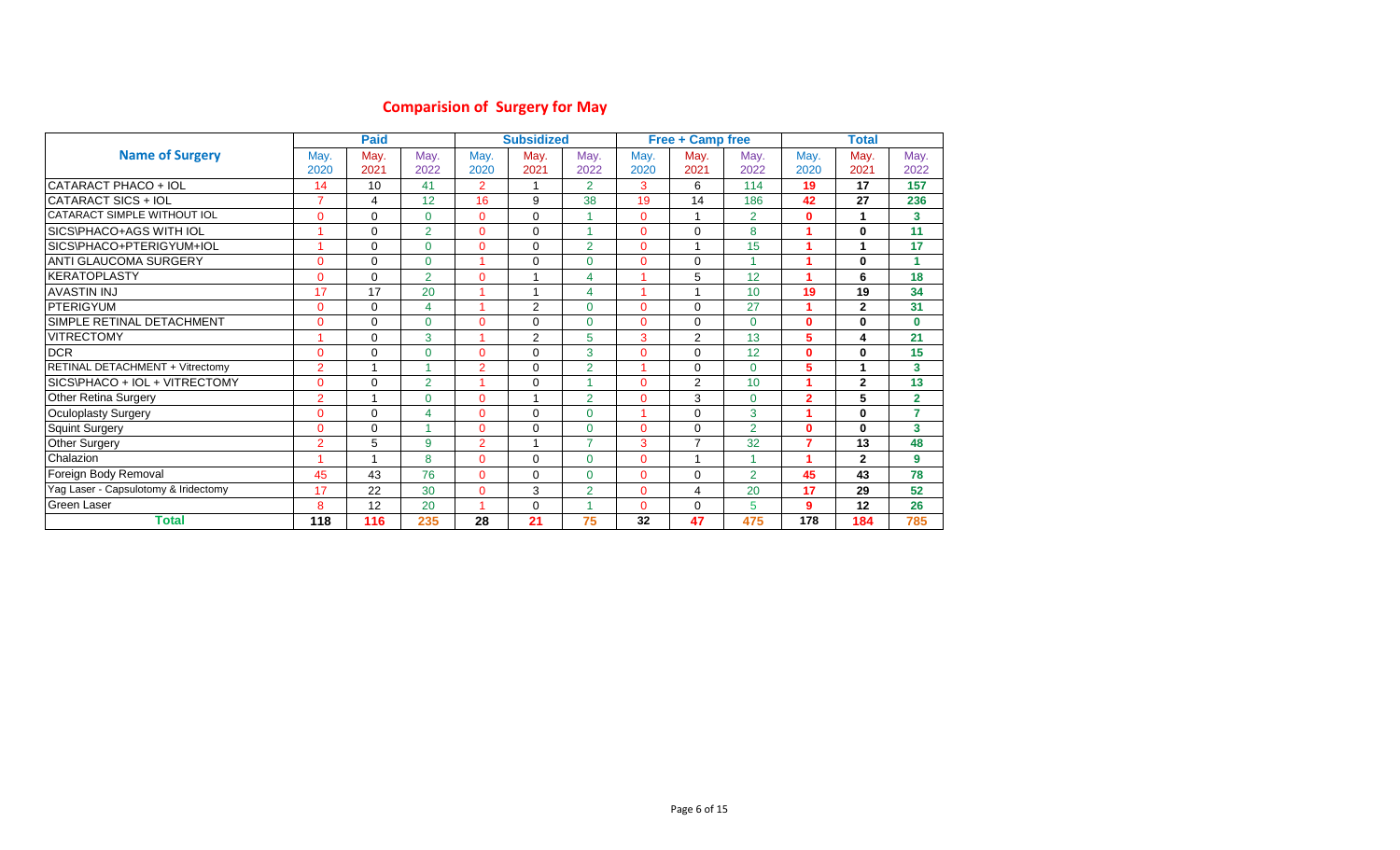|                                      |                | <b>Paid</b>    |                |                | <b>Subsidized</b> |                |                         | <b>Free + Camp free</b> |                |                | <b>Total</b>             |                         |
|--------------------------------------|----------------|----------------|----------------|----------------|-------------------|----------------|-------------------------|-------------------------|----------------|----------------|--------------------------|-------------------------|
| <b>Name of Surgery</b>               | April to       | April to       | April to       | April to       | April to          | April to       | April to                | April to                | April to       | April to       | April to                 | April to                |
|                                      | <b>May.20</b>  | <b>May.21</b>  | <b>May.22</b>  | <b>May.20</b>  | <b>May.21</b>     | <b>May.22</b>  | <b>May.20</b>           | <b>May.21</b>           | <b>May.22</b>  | <b>May.20</b>  | May.21                   | May.22                  |
| CATARACT PHACO + IOL                 | 14             | 32             | 88             | $\overline{2}$ | 3                 | $\overline{2}$ | 3                       | 26                      | 232            | 19             | 61                       | 322                     |
| <b>CATARACT SICS + IOL</b>           | $\overline{7}$ | 9              | 32             | 16             | 23                | 84             | 19                      | 78                      | 425            | 42             | 110                      | 541                     |
| <b>CATARACT SIMPLE WITHOUT IOL</b>   | $\Omega$       | 0              | $\Omega$       | $\mathbf{0}$   | 0                 |                | $\Omega$                | 2                       | $\overline{2}$ | $\mathbf{0}$   | $\mathbf{2}$             | 3                       |
| SICS+AGS WITH IOL                    |                | $\Omega$       | 3              | $\overline{0}$ | 0                 |                | $\Omega$                | $\mathbf 0$             | 12             |                | $\mathbf{0}$             | 16                      |
| SICS+PTERIGYUM+IOL                   |                | $\overline{A}$ |                | $\overline{0}$ | $\Omega$          | $\overline{2}$ | $\Omega$                | 9                       | 30             |                | 10                       | 33                      |
| <b>ANTI GLAUCOMA SURGERY</b>         | $\mathbf{0}$   | 0              | $\Omega$       | 1              | $\Omega$          | $\mathbf{0}$   | $\mathbf{0}$            | 3                       | 3              |                | 3                        | $\overline{\mathbf{3}}$ |
| <b>KERATOPLASTY</b>                  | $\Omega$       | $\Omega$       | 3              | $\Omega$       | 3                 | 4              | 3                       | 9                       | 21             | 3              | 12                       | 28                      |
| <b>AVASTIN INJ</b>                   | 17             | 37             | 57             | и              | 4                 | 9              |                         | 8                       | 28             | 19             | 49                       | 94                      |
| PTERIGYUM                            | $\Omega$       | $\Omega$       | 5              |                | 4                 | $\Omega$       | $\Omega$                | 11                      | 57             |                | 15                       | 62                      |
| SIMPLE RETINAL DETACHMENT            | $\Omega$       | $\Omega$       | $\Omega$       | $\Omega$       | $\Omega$          | $\Omega$       | $\Omega$                | $\mathbf 0$             | $\Omega$       | $\mathbf{0}$   | 0                        | $\mathbf{0}$            |
| <b>VITRECTOMY</b>                    |                | $\overline{2}$ | 5              | и              | 4                 | 13             | 3                       | 10                      | 28             | 5              | 16                       | 46                      |
| <b>DCR</b>                           | $\Omega$       | $\Omega$       | $\overline{2}$ | $\overline{0}$ | $\Omega$          | 5              | $\Omega$                | $\mathbf 0$             | 25             | $\mathbf{0}$   | $\mathbf{0}$             | 32                      |
| RETINAL DETACHMENT + Vitrectomy      | $\overline{2}$ | 1              | $\overline{2}$ | $\overline{2}$ | $\Omega$          | $\overline{2}$ | $\overline{\mathbf{A}}$ | $\mathbf{1}$            | $\Omega$       | 5              | $\overline{2}$           | 4                       |
| SICS + IOL + VITRECTOMY              | $\Omega$       | $\Omega$       | $\overline{2}$ |                | $\overline{2}$    | 5              | $\Omega$                | $\overline{7}$          | 22             |                | 9                        | 29                      |
| <b>Other Retina Surgery</b>          | $\overline{2}$ | $\overline{ }$ | $\Omega$       | $\overline{0}$ | 4                 | $\overline{2}$ | $\Omega$                | 3                       | 5              | $\overline{2}$ | 5                        | $\overline{7}$          |
| <b>Oculoplasty Surgery</b>           | 0              | 3              | 5              | $\overline{0}$ | 3                 |                |                         | $\overline{ }$          | 5              |                | $\overline{\phantom{a}}$ | 11                      |
| Squint Surgery                       | $\Omega$       | $\Omega$       |                | $\overline{0}$ | 0                 | $\Omega$       | $\Omega$                | $\overline{4}$          | 4              | $\mathbf{0}$   | 4                        | 5                       |
| Other Surgery                        | $\overline{2}$ | $\overline{7}$ | 16             | $\overline{7}$ | 1                 | 13             | 3                       | 18                      | 60             | 12             | 26                       | 89                      |
| Chalazion                            |                | 5              | 17             | $\mathbf{0}$   | 0                 | $\mathbf{0}$   | $\Omega$                | 2                       |                |                | 7                        | 18                      |
| Foreign Body Removal                 | 62             | 90             | 132            | $\Omega$       | 4                 | $\mathbf{0}$   | $\Omega$                | $\Omega$                | 4              | 62             | 91                       | 136                     |
| Yag Laser - Capsulotomy & Iridectomy | 17             | 44             | 50             | $\overline{0}$ | 4                 | 6              | $\Omega$                | 14                      | 47             | 17             | 62                       | 103                     |
| <b>Green Laser</b>                   | 8              | 20             | 40             | 1              | $\Omega$          | 3              | $\Omega$                | $\overline{4}$          | 10             | 9              | 24                       | 53                      |
| <b>Total</b>                         | 135            | 252            | 461            | 33             | 53                | 153            | 34                      | 210                     | 1021           | 202            | 515                      | 1635                    |

### **Comparision of Surgery YTD**

### **Comparision of Gender wise Surgery - May**

|               |      | Paid |      |      | <b>Subsidized</b> |      |      | <b>Free + Camp free</b> |      |      | <b>Total</b> |      |
|---------------|------|------|------|------|-------------------|------|------|-------------------------|------|------|--------------|------|
| <b>Gender</b> | May. | May. | May. | May. | May.              | May. | May. | May.                    | May. | Mav. | May.         | May. |
|               | 2020 | 2021 | 2022 | 2020 | 2021              | 2022 | 2020 | 2021                    | 2022 | 2020 | 2021         | 2022 |
| Male          | 76   | 53   | 127  | 15   | 10                | 39   | 14   | 28                      | 202  | 105  | 91           | 368  |
| Female        | 36   | 56   | 102  |      |                   | 31   |      | 13                      | 249  | 64   | 80           | 382  |
| Child Male    |      |      |      |      |                   |      |      |                         | ៱    |      | 49<br>IJ     | 19   |
| Child Female  |      |      |      |      |                   |      |      |                         |      |      |              | 16   |
| <b>Total</b>  | 118  | 116  | 235  | 28   | 21                | 75   | 32   | 47                      | 475  | 178  | 184          | 785  |

### **Comparision of Gender wise Surgery - YTD**

|                   |          | <b>Paid</b> |          |          | <b>Subsidized</b> |               |          | <b>Free + Camp free</b> |               |          | <b>Total</b> |               |
|-------------------|----------|-------------|----------|----------|-------------------|---------------|----------|-------------------------|---------------|----------|--------------|---------------|
| <b>Gender</b>     | April to | April to    | April to | April to | April to          | April to      | April to | April to                | April to      | April to | April to     | April to      |
|                   | Mav.20   | May.21      | May.22   | Mav.20   | Mav.21            | <b>May.22</b> | Mav.20   | Mav.21                  | <b>May.22</b> | May.20   | Mav.21       | <b>May.22</b> |
| Male              | 92       | 124         | 236      | 19       | 27                | 80            | 15       | 93                      | 456           | 126      | 244          | 772           |
| Female            | 36       | 116         | 209      | 12       | 24                | 62            | 18       | 97                      | 525           | 66       | 237          | 796           |
| <b>Child Male</b> |          | 10          |          |          |                   |               |          | 14                      | 22            |          | 25           | 37            |
| Child Female      |          | ◠           |          |          |                   |               | 0        | 6                       | 18            | 5        | 9            | 30            |
| Total             | 135      | 252         | 461      | 33       | 53                | 153           | 34       | 210                     | 1021          | 202      | 515          | 1635          |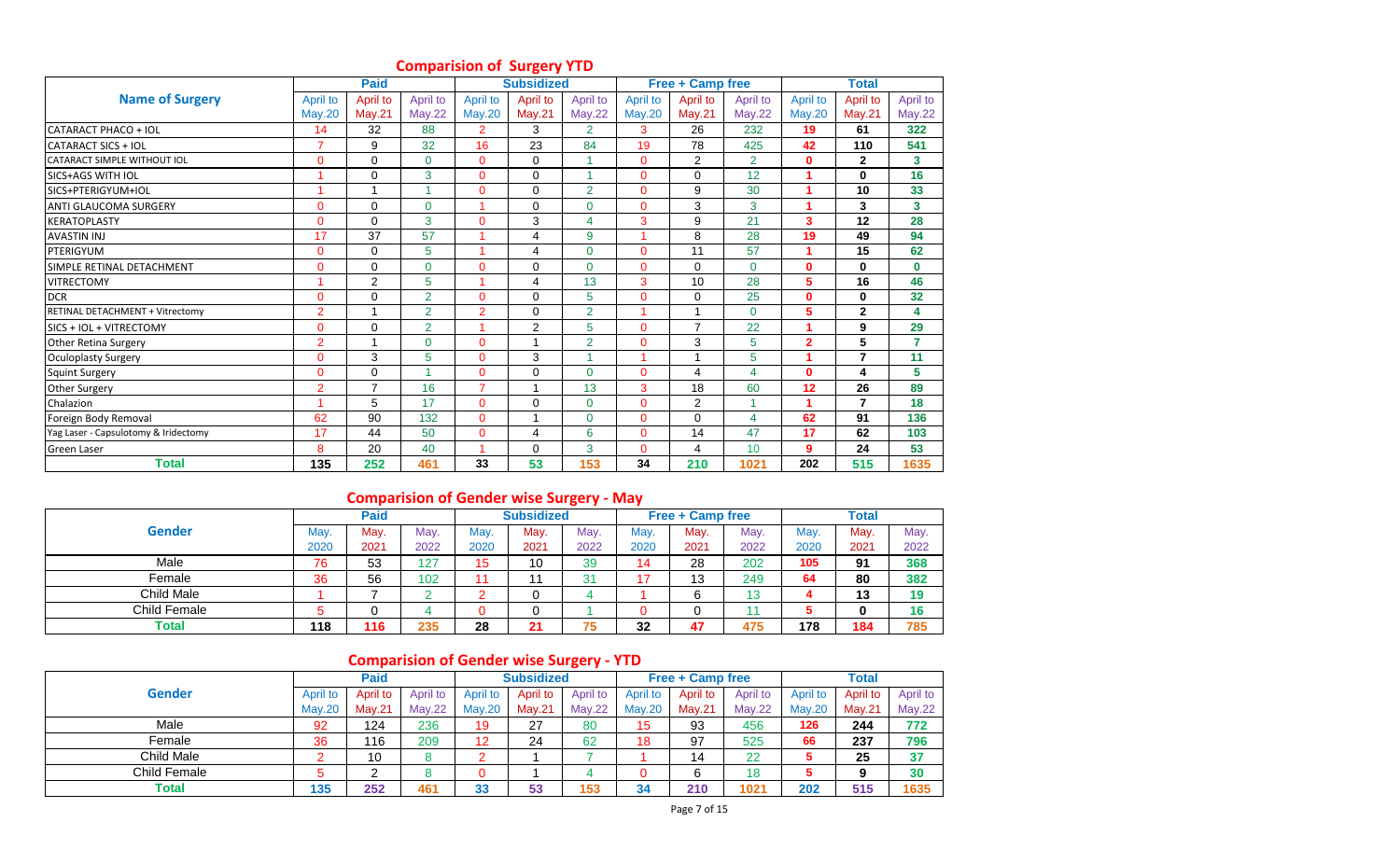### **Sub speciality work - May Sub speciality work - YTD**

|                            |                 | <b>Surgery</b> |      |                                 |
|----------------------------|-----------------|----------------|------|---------------------------------|
| <b>Speciality</b>          | May.            | May.           | May. | <b>Speciality</b>               |
|                            | 2020            | 2021           | 2022 |                                 |
| Retina                     | 12 <sup>2</sup> | 41             | 86   | Retina                          |
| Glaucoma                   | $\mathcal{P}$   | 0              | 12   | Glaucoma                        |
| <b>Cornea</b>              |                 | 5              | 18   | Cornea                          |
| <b>Occuloplasty</b>        |                 | $\Omega$       | 22   | Occuloplasty                    |
| Paediatric Ophthalmology   | 9               | 13             | 35   | <b>Paediatric Ophthalmology</b> |
| <b>Neuro Ophthalmology</b> | 0               | 0              |      | Neuro Ophthalmology             |
| <b>Low Vision</b>          | 0               | $\Omega$       |      | <b>Low Vision</b>               |
| Total                      | 25              | 59             | 173  | Total                           |

| <b>Speciality</b><br>lay.<br>April to<br>May.<br>April to<br>May.<br>020<br><b>May.21</b><br>2022<br>May.20<br>2021<br>12<br>204<br>86<br>41<br>96<br>$12 \overline{ }$<br>Retina<br>$\overline{2}$<br>21<br>12<br>$\overline{2}$<br>5<br>0<br>Glaucoma<br>5<br>1<br>28<br>18<br>3<br>11<br>Cornea<br>43<br>22<br>7<br>$\Omega$<br><b>Occuloplasty</b><br>$\overline{9}$<br><b>Paediatric Ophthalmology</b><br>13<br>35<br>54<br>34<br>9<br><b>Neuro Ophthalmology</b><br>$\overline{0}$<br>$\Omega$<br>$\Omega$<br>0<br>$\Omega$<br>$\Omega$<br>$\mathbf{0}$<br><b>Low Vision</b><br>$\Omega$<br>0<br>0<br>0<br>Total<br>25<br>59<br>173<br>350<br>27<br>153 | <b>Surgery</b> |  |  | <b>Surgery</b> |               |
|---------------------------------------------------------------------------------------------------------------------------------------------------------------------------------------------------------------------------------------------------------------------------------------------------------------------------------------------------------------------------------------------------------------------------------------------------------------------------------------------------------------------------------------------------------------------------------------------------------------------------------------------------------------|----------------|--|--|----------------|---------------|
|                                                                                                                                                                                                                                                                                                                                                                                                                                                                                                                                                                                                                                                               |                |  |  |                | April to      |
|                                                                                                                                                                                                                                                                                                                                                                                                                                                                                                                                                                                                                                                               |                |  |  |                | <b>May.22</b> |
|                                                                                                                                                                                                                                                                                                                                                                                                                                                                                                                                                                                                                                                               |                |  |  |                |               |
|                                                                                                                                                                                                                                                                                                                                                                                                                                                                                                                                                                                                                                                               |                |  |  |                |               |
|                                                                                                                                                                                                                                                                                                                                                                                                                                                                                                                                                                                                                                                               |                |  |  |                |               |
|                                                                                                                                                                                                                                                                                                                                                                                                                                                                                                                                                                                                                                                               |                |  |  |                |               |
|                                                                                                                                                                                                                                                                                                                                                                                                                                                                                                                                                                                                                                                               |                |  |  |                |               |
|                                                                                                                                                                                                                                                                                                                                                                                                                                                                                                                                                                                                                                                               |                |  |  |                |               |
|                                                                                                                                                                                                                                                                                                                                                                                                                                                                                                                                                                                                                                                               |                |  |  |                |               |
|                                                                                                                                                                                                                                                                                                                                                                                                                                                                                                                                                                                                                                                               |                |  |  |                |               |

### **Gender wise Sub Speciality OPD - May**

|               |            | <b>Retina</b>                   |      |      | <b>Glaucoma</b>            |      |      | <b>Cornea</b>     |      |          | <b>Occuloplasty</b> |      |
|---------------|------------|---------------------------------|------|------|----------------------------|------|------|-------------------|------|----------|---------------------|------|
| <b>Gender</b> | <b>May</b> | May.                            | May. | May. | May.                       | May. | May. | May.              | May. | May.     | May.                | May. |
|               | 2020       | 2021                            | 2022 | 2020 | 2021                       | 2022 | 2020 | 2021              | 2022 | 2020     | 2021                | 2022 |
| Male          | 125        | 149                             | 386  | 39   | 66                         | 248  | 60   | 142               | 221  | 0        |                     | 20   |
| Female        | 91         | 129                             | 264  | 34   | 56                         | 192  | 47   | 125               | 215  | $\Omega$ |                     | 30   |
| <b>Total</b>  | 216        | 278                             | 650  | 73   | 122                        | 440  | 107  | 267               | 436  |          |                     | 50   |
|               |            | <b>Paediatric Ophthalmology</b> |      |      | <b>Neuro Ophthalmology</b> |      |      | <b>Low Vision</b> |      |          | <b>Total</b>        |      |
| <b>Gender</b> | <b>May</b> | May.                            | May. | May. | May.                       | May. | May. | May.              | May. | May.     | May.                | May. |
|               | 2020       | 2021                            | 2022 | 2020 | 2021                       | 2022 | 2020 | 2021              | 2022 | 2020     | 2021                | 2022 |
| Male          | 14         | 79                              | 184  | 0    |                            | 15   |      | 0                 |      | 238      | 436                 | 1076 |
| Female        | 10         | 74                              | 161  | 0    |                            | 16   |      | ∩                 |      | 182      | 385                 | 878  |
| Total         | 24         | 153                             | 345  | 0    | 0                          | 31   | 0    | O                 |      | 420      | 821                 | 1954 |

## **Gender wise Sub Speciality OPD - YTD**

|               |               | <b>Retina</b>                   |               |               | Glaucoma                   |               |               | <b>Cornea</b>     |               |               | <b>Occuloplasty</b> |               |
|---------------|---------------|---------------------------------|---------------|---------------|----------------------------|---------------|---------------|-------------------|---------------|---------------|---------------------|---------------|
| <b>Gender</b> | April to      | April to                        | April to      | April to      | April to                   | April to      | April to      | April to          | April to      | April to      | April to            | April to      |
|               | Mav.20        | $M$ ay.21                       | <b>May.22</b> | <b>May.20</b> | $M$ ay.21                  | <b>May.22</b> | <b>May.20</b> | Mav.21            | May.22        | <b>May.20</b> | May.21              | <b>May.22</b> |
| Male          | 131           | 350                             | 707           | 44            | 135                        | 455           | 79            | 305               | 400           | $\Omega$      | ⌒                   | 55            |
| Female        | 97            | 226                             | 500           | 41            | 110                        | 423           | 62            | 231               | 376           | 0             | 3                   | 67            |
| Total         | 228           | 576                             | 1207          | 85            | 245                        | 878           | 141           | 536               | 776           | $\bf{0}$      | 5                   | 122           |
|               |               | <b>Paediatric Ophthalmology</b> |               |               | <b>Neuro Ophthalmology</b> |               |               | <b>Low Vision</b> |               |               | <b>Total</b>        |               |
| <b>Gender</b> | April to      | April to                        | April to      | April to      | April to                   | April to      | April to      | April to          | April to      | April to      | April to            | April to      |
|               | <b>May.20</b> | $M$ ay.21                       | <b>May.22</b> | <b>May.20</b> | Mav.21                     | <b>May.22</b> | <b>May.20</b> | Mav.21            | <b>May.22</b> | <b>May.20</b> | May.21              | May.22        |
| Male          | 21            | 147                             | 345           | 0             |                            | 28            |               |                   |               | 275           | 943                 | 1994          |
| Female        | 15            | 127                             | 297           | 0             | ◠                          | 22            |               |                   |               | 215           | 699                 | 1685          |
| Total         | 36            | 274                             | 642           | 0             | 6                          | 50            |               | 0                 |               | 490           | 1642                | 3679          |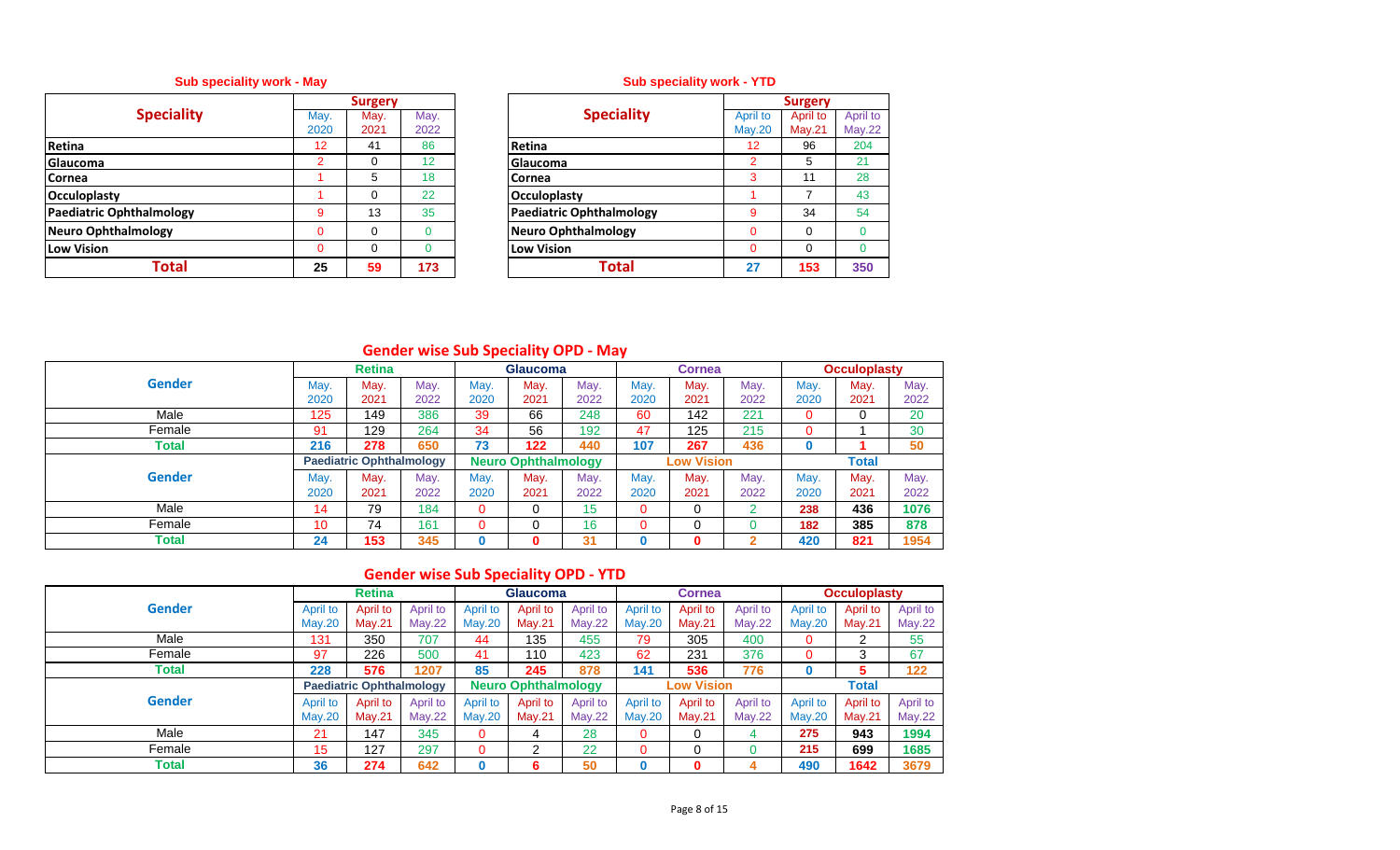### **Comparision of Camp performance - Mega Camp - May**

| Year             | No. of Camp | <b>OPD</b> | Refer<br><b>Cataract</b> | Refer<br><b>Specialist</b> | <b>Specialist</b><br><b>Transporte</b> | <b>Optical</b> | <b>Optical</b><br><b>Order</b> |    | Medicine Operation Other Eye | Pt's<br>compliance |
|------------------|-------------|------------|--------------------------|----------------------------|----------------------------------------|----------------|--------------------------------|----|------------------------------|--------------------|
| <b>May. 2020</b> |             |            |                          |                            |                                        |                |                                |    |                              | #DIV/0!            |
| May. 2021        |             |            |                          |                            |                                        |                |                                |    |                              | #DIV/0!            |
| <b>May. 2022</b> |             | 102        | 16                       |                            |                                        | 20             | 47                             | 11 |                              | 50.00              |
| Total            |             | 102        | 16                       |                            |                                        | 20             | 47                             | 44 |                              | 50.00              |

### **Comparision of Camp performance - One Day Camp - May**

| Year             | No. of Camp | <b>OPD</b> | Refer<br><b>Cataract</b> | <b>Refer</b><br>Specialist | <b>Specialist</b><br><b>Transporte</b> | <b>Optical</b> | <b>Optical</b><br><b>Order</b> |  | Medicine Operation Other Eye | Pt's<br>compliance |
|------------------|-------------|------------|--------------------------|----------------------------|----------------------------------------|----------------|--------------------------------|--|------------------------------|--------------------|
| May. 2020        |             |            |                          |                            |                                        |                |                                |  |                              | #DIV/0!            |
| May. 2021        |             |            |                          |                            |                                        |                |                                |  |                              | #DIV/0!            |
| <b>May. 2022</b> |             |            |                          |                            |                                        |                |                                |  |                              | #DIV/0!            |
| <b>Total</b>     |             |            |                          |                            |                                        |                |                                |  |                              | #DIV/0!            |

#### **Comparision of Camp performance - Fullerton Camp - May**

| Year             | No. of Camp | <b>OPD</b> | Refer<br><b>Cataract</b> | <b>Refer</b><br>Specialist | <b>Specialist</b><br><b>Transporte</b> | <b>Optical</b> | <b>Optical</b><br><b>Order</b> |  | Medicine Operation Other Eye | Pt's<br>compliance |
|------------------|-------------|------------|--------------------------|----------------------------|----------------------------------------|----------------|--------------------------------|--|------------------------------|--------------------|
| <b>May. 2020</b> |             |            |                          |                            |                                        |                |                                |  |                              | 0.00               |
| May. 2021        |             |            |                          |                            |                                        |                |                                |  |                              | #DIV/0!            |
| May. 2022        |             |            |                          |                            |                                        |                |                                |  |                              | #DIV/0!            |
| <b>Total</b>     |             |            |                          |                            |                                        |                |                                |  |                              | #DIV/0!            |

### **Comparision of Camp performance - Vyara Center Camp - May**

| Year             | No. of Camp | <b>OPD</b> | Refer | <b>Refer</b><br><b>Cataract Specialist</b> | <b>Specialist</b><br><b>Transporte</b> | <b>Optical</b> | <b>Optical</b><br><b>Order</b> |  | Medicine Operation Other Eye | Pt's<br>compliance |
|------------------|-------------|------------|-------|--------------------------------------------|----------------------------------------|----------------|--------------------------------|--|------------------------------|--------------------|
| May. 2020        |             |            |       |                                            |                                        |                |                                |  |                              | 0.00               |
| Mav. 2021        |             |            |       | ∩                                          |                                        |                |                                |  |                              | 0.00               |
| <b>May. 2022</b> |             |            |       |                                            |                                        |                |                                |  |                              | #DIV/0!            |
| <b>Total</b>     |             |            |       |                                            |                                        |                |                                |  |                              | #DIV/0!            |

#### **Comparision of Camp performance - Mega Camp - YTD**

| Year               | No. of Camp | <b>OPD</b> | Refer<br><b>Cataract</b> | <b>Refer</b><br><b>Specialist</b> | <b>Specialist</b><br><b>Transporte</b> | <b>Optical</b> | <b>Optical</b><br><b>Order</b> |    |    | <b>Medicine Operation Other Eye</b> | Pt's<br>compliance |
|--------------------|-------------|------------|--------------------------|-----------------------------------|----------------------------------------|----------------|--------------------------------|----|----|-------------------------------------|--------------------|
| April to May. 2020 |             |            |                          |                                   |                                        |                |                                |    |    |                                     | #DIV/0!            |
| April to May. 2021 |             | 0          |                          |                                   |                                        |                |                                |    |    |                                     | #DIV/0!            |
| April to May. 2022 |             | 216        | 36                       |                                   |                                        | 53             |                                | 23 | 24 |                                     | 66.67              |
| Total              |             | 216        | 36                       |                                   |                                        | 53             | .                              | 23 | 24 |                                     | 66.67              |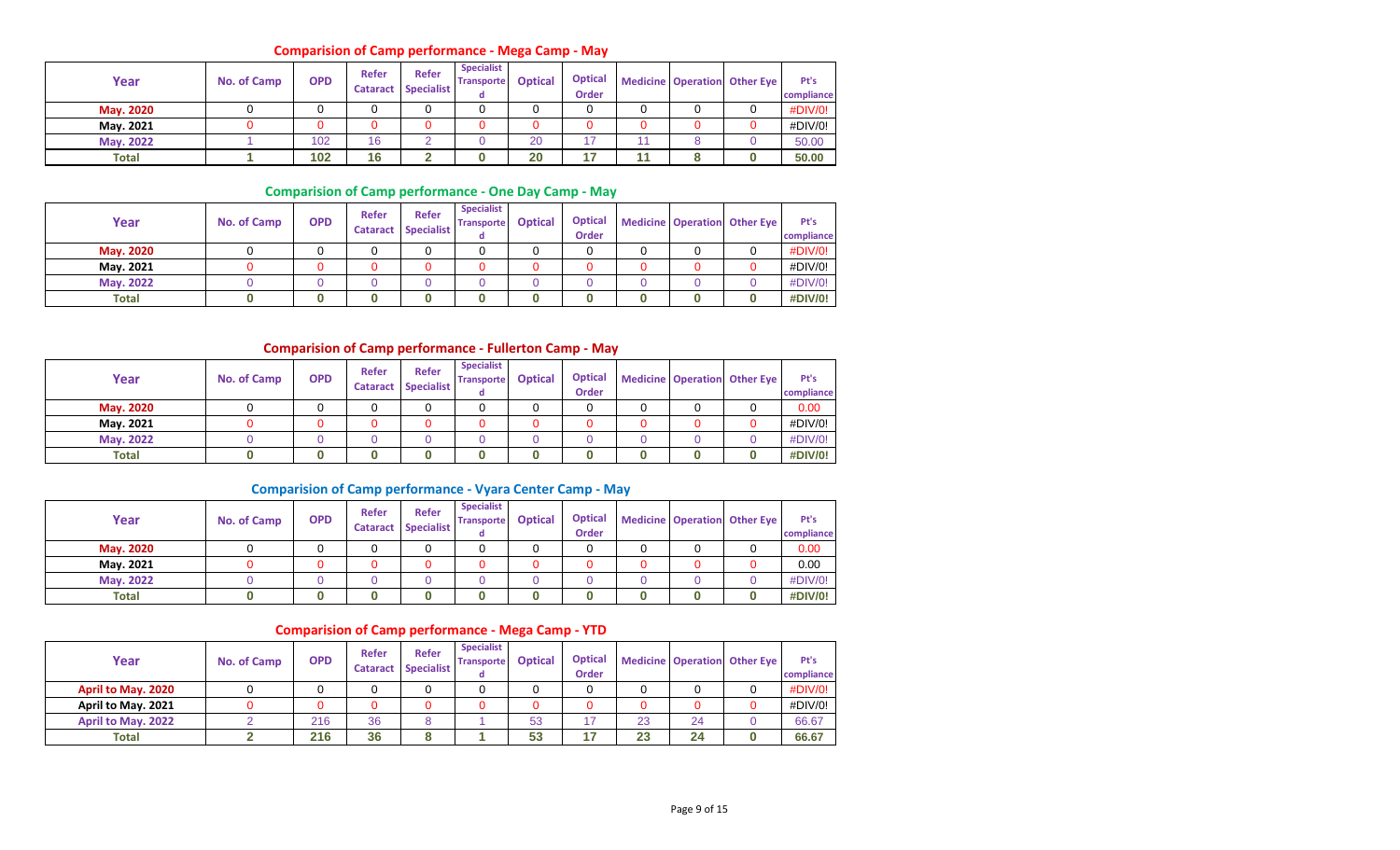### **Comparision of Camp performance - One Day Camp - YTD**

| Year               | No. of Camp | <b>OPD</b> | Refer | <b>Refer</b><br><b>Cataract Specialist</b> | <b>Specialist</b><br><b>Transporte</b> | <b>Optical</b> | <b>Optical</b><br><b>Order</b> |  | <b>Medicine Operation Other Eye</b> | Pt's<br>compliance |
|--------------------|-------------|------------|-------|--------------------------------------------|----------------------------------------|----------------|--------------------------------|--|-------------------------------------|--------------------|
| April to May. 2020 |             |            |       | 0                                          |                                        |                |                                |  |                                     | #DIV/0!            |
| April to May. 2021 |             |            |       | 0                                          |                                        |                |                                |  |                                     | #DIV/0!            |
| April to May. 2022 |             |            |       |                                            |                                        |                |                                |  |                                     | #DIV/0!            |
| <b>Total</b>       |             |            |       |                                            |                                        |                |                                |  |                                     | #DIV/0!            |

### **Comparision of Camp performance - Fullerton Camp - YTD**

| Year               | No. of Camp | <b>OPD</b> | Refer<br><b>Cataract</b> | <b>Refer</b><br><b>Specialist</b> | <b>Specialist</b><br><b>Transporte</b> | <b>Optical</b> | <b>Optical</b><br><b>Order</b> |  | <b>Medicine Operation Other Eye</b> | Pt's<br>compliance |
|--------------------|-------------|------------|--------------------------|-----------------------------------|----------------------------------------|----------------|--------------------------------|--|-------------------------------------|--------------------|
| April to May. 2020 |             |            |                          |                                   |                                        |                |                                |  |                                     | 0.00               |
| April to May. 2021 |             |            |                          |                                   |                                        |                |                                |  |                                     | #DIV/0!            |
| April to May. 2022 |             |            |                          |                                   |                                        |                |                                |  |                                     | #DIV/0!            |
| <b>Total</b>       |             |            |                          |                                   |                                        |                |                                |  |                                     | #DIV/0!            |

#### **Comparision of Camp performance - Vyara Center Camp - YTD**

| Year               | <b>No. of Camp</b> | <b>OPD</b> | Refer<br><b>Cataract</b> | <b>Refer</b><br>Specialist | <b>Specialist</b><br><b>Transporte</b><br>α | <b>Optical</b> | <b>Optical</b><br><b>Order</b> |  | <b>Medicine Operation Other Eye</b> | Pt's<br>compliance |
|--------------------|--------------------|------------|--------------------------|----------------------------|---------------------------------------------|----------------|--------------------------------|--|-------------------------------------|--------------------|
| April to May. 2020 |                    |            |                          |                            |                                             |                |                                |  |                                     | #DIV/0!            |
| April to May. 2021 |                    | 12         |                          |                            |                                             |                |                                |  |                                     | 50.00              |
| April to May. 2022 |                    |            |                          |                            |                                             |                |                                |  |                                     | #DIV/0!            |
| <b>Total</b>       |                    | 12         |                          |                            |                                             |                |                                |  |                                     | 50.00              |

### **Statistics for Netrang CHC - May**

| Year             | <b>OPD</b> |     |       |   | <b>IOL</b> |    | <b>Operations</b> |                    | <b>Optical</b> | <b>Medicine</b> | <b>Optical</b> | <b>Tele Medicine</b> |
|------------------|------------|-----|-------|---|------------|----|-------------------|--------------------|----------------|-----------------|----------------|----------------------|
|                  | <b>New</b> | Old | `otal |   |            |    |                   | Total              | Order          |                 |                | <b>Consultation</b>  |
| <b>May. 2020</b> | 224        | 43  | 267   |   |            |    |                   |                    | 25             | 88              | 35             |                      |
| Mav. 2021        | 184        | 38  | 222   |   |            |    |                   |                    | 30             | $\rightarrow$   | 37             |                      |
| <b>May. 2022</b> | 410        | 205 | 615   |   |            |    | $\sim$<br>13      | $\sim$<br><u>_</u> | 84             | 284             | 112            | 152                  |
| Total            | 818        | 286 | 1104  | o |            | 15 |                   | 32                 | 139            | 446             | 184            | 153                  |

|           |            |     |              |            | <b>ULAUSIUS IVI LAHNIVAV UTU - MAY</b> |                   |       |                |                         |    |                      |
|-----------|------------|-----|--------------|------------|----------------------------------------|-------------------|-------|----------------|-------------------------|----|----------------------|
| Year      | <b>OPD</b> |     |              | <b>IOL</b> |                                        | <b>Operations</b> |       | <b>Optical</b> | Medicine <b>Optical</b> |    | <b>Tele Medicine</b> |
|           | <b>New</b> | Old | <b>Total</b> | М          |                                        | IΜ                | `otal | <b>Order</b>   |                         |    | <b>Consultation</b>  |
| May. 2020 | 50         |     | 53           |            |                                        |                   |       | 19             | 26                      |    |                      |
| May. 2021 | 42         |     | 49           |            |                                        |                   |       |                | 20                      |    | 26                   |
| May. 2022 | 130        | 10  | 140          |            |                                        |                   |       | $\Omega$       | 53                      |    | 93                   |
| Total     | 222        | 20  | 242          |            |                                        |                   |       | 49             | 99                      | 12 | 119                  |

#### **Statistics for Zankhvav CHC - May**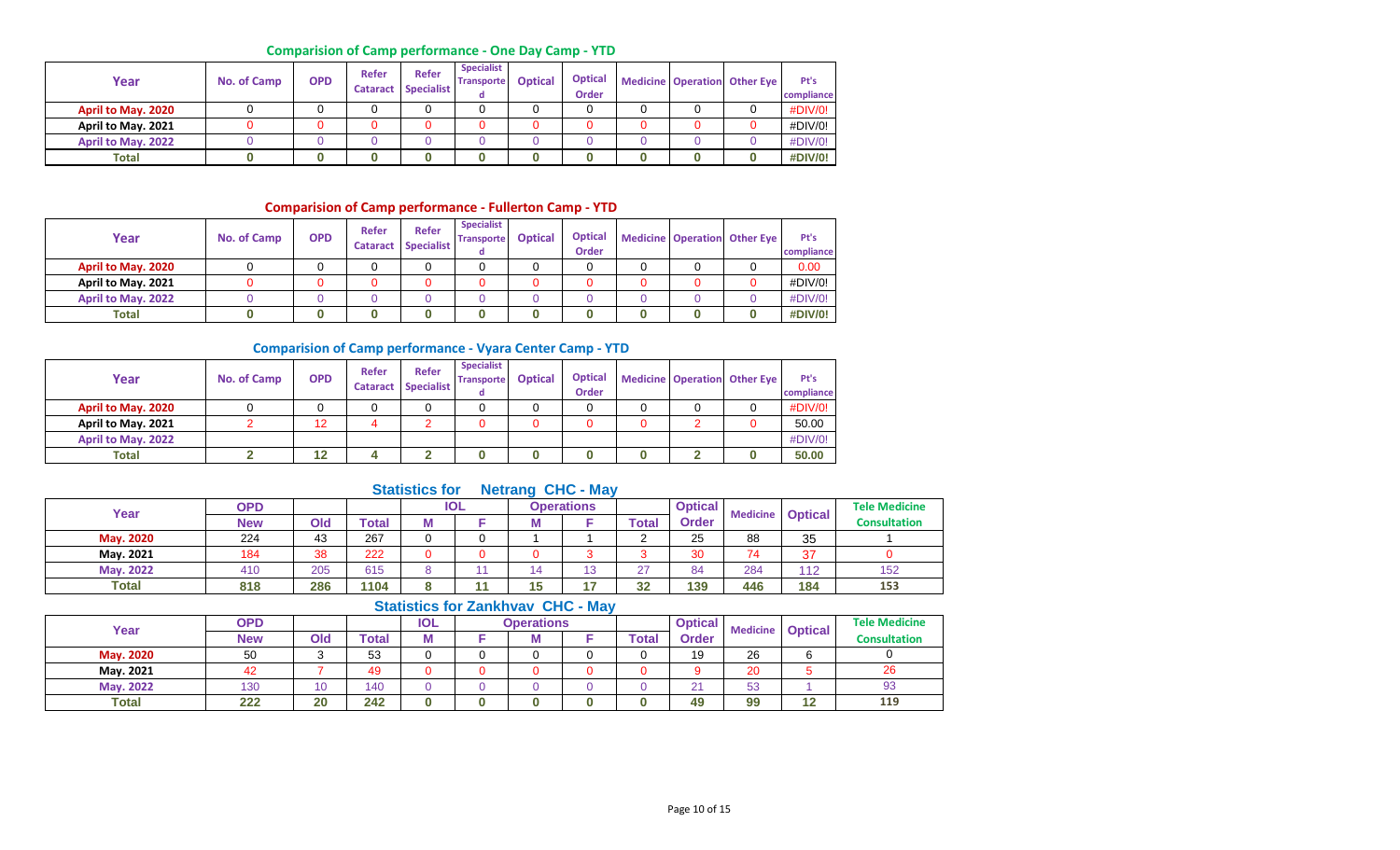### **Statistics for Dediapada Vision Center - May**

| Year             | <b>OPD</b>               |        |       | <b>IOL</b> | <b>Operations</b> |       | <b>Optical</b> | <b>Medicine</b>          | <b>Optical</b> | <b>Tele Medicine</b> |
|------------------|--------------------------|--------|-------|------------|-------------------|-------|----------------|--------------------------|----------------|----------------------|
|                  | <b>New</b>               | Old    | `otal | M          | M                 | Total | Order          |                          |                | <b>Consultation</b>  |
| May. 2020        | $\overline{\phantom{a}}$ |        | 73    |            |                   |       | 23             |                          | 16             |                      |
| Mav. 2021        | 70                       |        | 87    |            |                   |       | 30             |                          | 34             | 68                   |
| <b>May. 2022</b> | $^{\circ}$               | $\sim$ | 93    |            |                   |       | 14             | $\overline{\phantom{a}}$ | 24             |                      |
| <b>Total</b>     | 223                      | 30     | 253   |            |                   |       | 67             | 38                       | 74             | 139                  |

### **Statistics for Umarpada Vision Center - May**

| Year             | <b>OPD</b> |     |       | <b>IOL</b> | <b>Operations</b> |       | <b>Optical</b> | <b>Medicine</b> | <b>Optical</b> | <b>Tele Medicine</b> |
|------------------|------------|-----|-------|------------|-------------------|-------|----------------|-----------------|----------------|----------------------|
|                  | <b>New</b> | Old | 'otal | M          | M                 | Total | Order          |                 |                | <b>Consultation</b>  |
| May. 2020        | 60         | 25  | 85    |            |                   |       | 10             | 42              | 40             |                      |
| Mav. 2021        |            |     | --    |            |                   |       |                | 35              | 21             | 35                   |
| <b>May. 2022</b> | 140        |     | 123   |            |                   |       | 12             | 70              | 25             | 116                  |
| <b>Total</b>     | 215        | 40  | 255   |            |                   |       | 29             | 147             | 86             | 151                  |

### **Statistics for Sagbara Vision Center - May**

| Year             | OPD        |     |                  | <b>IOL</b> | <b>Operations</b> |       | <b>Optical</b> | <b>Medicine</b> | <b>Optical</b> | <b>Tele Medicine</b> |
|------------------|------------|-----|------------------|------------|-------------------|-------|----------------|-----------------|----------------|----------------------|
|                  | <b>New</b> | Old | $\mathsf{Total}$ | M          | M                 | Total | <b>Order</b>   |                 |                | <b>Consultation</b>  |
| May. 2020        | 84         |     | 84               |            |                   |       | 45             | 21              | 11             |                      |
| May. 2021        | 45         |     | 54               |            |                   |       |                | 1 C             | 17             |                      |
| <b>May. 2022</b> | 152        |     | 166              |            |                   |       | 69             | 33              |                | /5                   |
| <b>Total</b>     | 281        | 23  | 304              |            |                   |       | 120            | 66              | 45             | 79                   |

### **Statistics for Vyara Satelite Center - May**

| Year             | <b>OPD</b> |               |       | <b>IOL</b> | <b>Operations</b> |       | <b>Optical</b>  | <b>Medicine</b> | <b>Optical</b>               | <b>Tele Medicine</b> |
|------------------|------------|---------------|-------|------------|-------------------|-------|-----------------|-----------------|------------------------------|----------------------|
|                  | <b>New</b> | Old           | Total |            | M                 | `otal | <b>Order</b>    |                 |                              | <b>Consultation</b>  |
| May. 2020        | 201        | 32            | 233   |            |                   |       | 39              | 12<br>ں ا       |                              |                      |
| May. 2021        |            |               |       |            |                   |       |                 |                 |                              |                      |
| <b>May. 2022</b> | 275        | $\rightarrow$ | 392   |            | 18                | 25    | 27<br><u>J7</u> | 182             | $\overline{a}$<br>$\epsilon$ | 70                   |
| <b>Total</b>     | 476        | 149           | 625   |            | 18                | 25    | 76              | 195             | 23                           | 74                   |

### **Statistics for Bardoli Vision Center - May**

| Year             | <b>OPD</b> |          |       | <b>IOL</b> | <b>Operations</b> |              | <b>Optical</b> | <b>Medicine</b> | <b>Optical</b> | <b>Tele Medicine</b> |
|------------------|------------|----------|-------|------------|-------------------|--------------|----------------|-----------------|----------------|----------------------|
|                  | <b>New</b> | Old      | Total |            | M                 | <b>Total</b> | <b>Order</b>   |                 |                | <b>Consultation</b>  |
| May. 2020        | 37         | ററ<br>22 | 59    |            |                   |              |                |                 | 14             |                      |
| May. 2021        | 60         |          | 74    |            |                   |              | 22             |                 | 23             |                      |
| <b>May. 2022</b> | 62         |          | 69    |            |                   |              | 10             |                 |                | 67                   |
| <b>Total</b>     | 159        | 43       | 202   |            |                   |              | 39             | 21              | 48             | 69                   |

### **Statistics for Ucchal Vision Center - May**

| Year             | OPD |     |       | <b>IOL</b> | <b>Operations</b> |       | <b>Optical</b> | <b>Medicine</b> | <b>Optical</b> | <b>Tele Medicine</b> |
|------------------|-----|-----|-------|------------|-------------------|-------|----------------|-----------------|----------------|----------------------|
|                  | New | Old | `otal | M          | IVI               | Total | <b>Order</b>   |                 |                | <b>Consultation</b>  |
| May. 2020        | 48  |     | 50    |            |                   |       | 23             |                 |                |                      |
| Mav. 2021        | 36  |     | 37    |            |                   |       | ៱              |                 |                | 32                   |
| <b>May. 2022</b> | 155 |     | 161   |            |                   |       | 36             |                 |                | 133                  |
| <b>Total</b>     | 239 |     | 248   |            |                   |       | 76             | 10              |                | 165                  |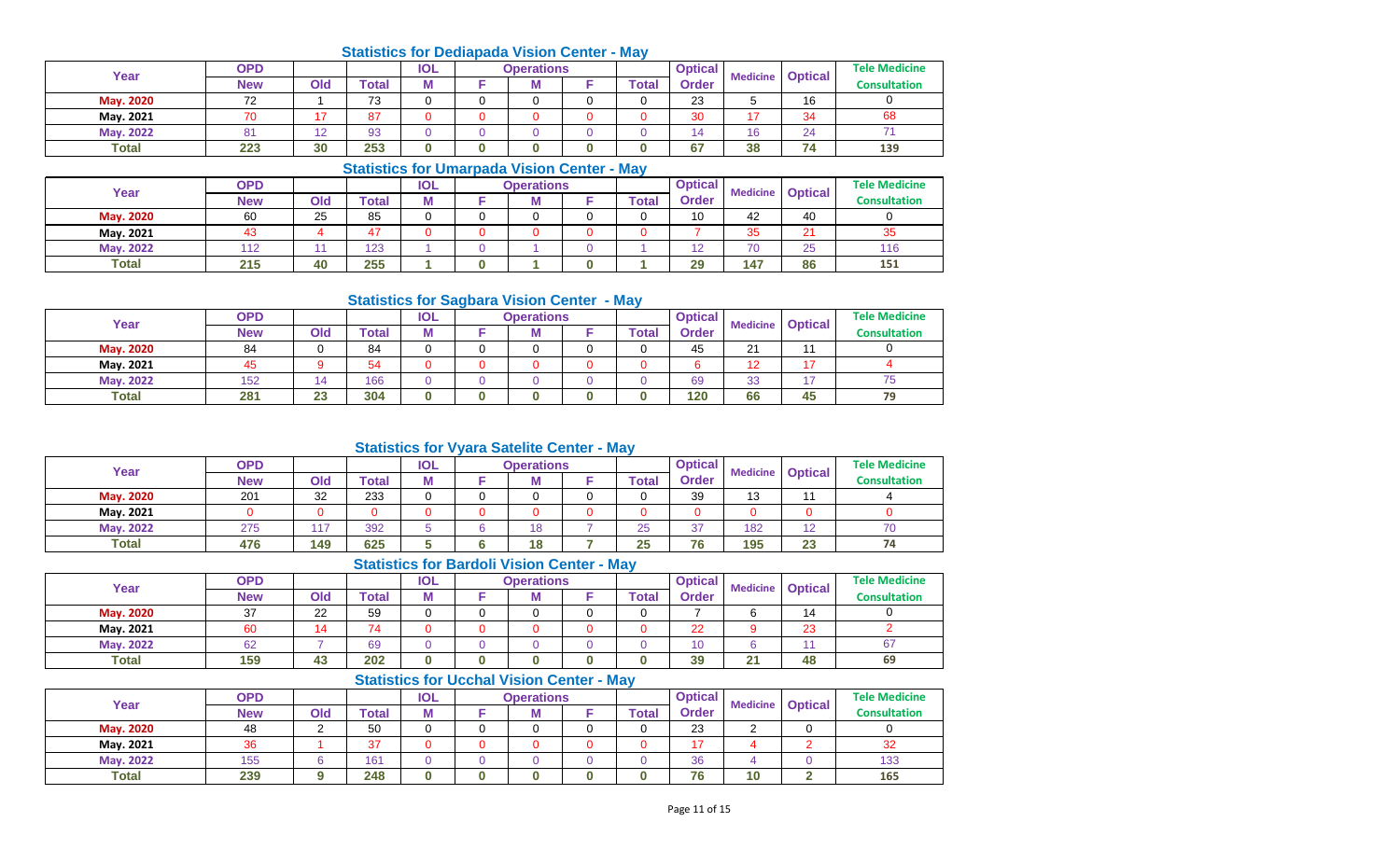### **Statistics for Khapar Vision Center - May**

| Year             | <b>OPD</b> |         |                         | <b>IOL</b> |    | <b>Operations</b> |           |       | <b>Optical</b> | <b>Medicine</b> | <b>Optical</b> | <b>Tele Medicine</b> |
|------------------|------------|---------|-------------------------|------------|----|-------------------|-----------|-------|----------------|-----------------|----------------|----------------------|
|                  | <b>New</b> | Old     | <b><sup>r</sup>otal</b> | IVI        |    |                   |           | Total | Order          |                 |                | Consultation         |
| <b>May. 2020</b> | 70         | 26      | 96                      | 0          |    |                   |           | ັ     | 13             | 48              | 33             |                      |
| May. 2021        | 148        | 31<br>ັ | 179                     | ∩          |    |                   |           |       | 55             | 54              | 29             | 38                   |
| May. 2022        | 176        | 30      | 206                     | 10         |    | 10                |           | 24    | 33             | 62              | 29             | 183                  |
| <b>Total</b>     | 394        | 87      | 481                     | 10         | 15 | 10                | 15<br>ت ا | 25    | 101            | 164             | 91             | 230                  |

#### **Statistics for Kosamba Vision Center - May**

|                  |            |     | <u>UMMONUS IVI INUJUHINU YIJIVII UUHNI</u> |            |   |                   | .            |                |                 |                |                      |
|------------------|------------|-----|--------------------------------------------|------------|---|-------------------|--------------|----------------|-----------------|----------------|----------------------|
| Year             | OPD        |     |                                            | <b>IOL</b> |   | <b>Operations</b> |              | <b>Optical</b> | <b>Medicine</b> | <b>Optical</b> | <b>Tele Medicine</b> |
|                  | <b>New</b> | Old | Total                                      | Μ          |   |                   | <b>Total</b> | <b>Order</b>   |                 |                | <b>Consultation</b>  |
| <b>May. 2020</b> | 25         | 19  | 44                                         |            |   |                   |              | 16             |                 |                |                      |
| May. 2021        | 65         | 16  | 81                                         |            |   |                   |              | 16             | 25              |                | 48                   |
| <b>May. 2022</b> | 137        | 20  | 157                                        |            |   |                   |              | 36             | 36              | 10             | 154                  |
| <b>Total</b>     | 227        | 55  | 282                                        |            | ◠ |                   |              | 68             | $\sim$<br>-     | 26             | 202                  |

### **Statistics for Kim Vision Center - May**

| Year             | <b>OPD</b> |     |             | <b>IOL</b> | <b>Operations</b> |              | <b>Optical</b> | <b>Medicine</b> | <b>Optical</b> | <b>Tele Medicine</b> |
|------------------|------------|-----|-------------|------------|-------------------|--------------|----------------|-----------------|----------------|----------------------|
|                  | <b>New</b> | Old | $\tau$ otal | M          | w                 | <b>Total</b> | Order          |                 |                | <b>Consultation</b>  |
| <b>May. 2020</b> | 54         | 15  | 69          |            |                   |              |                | 24              | 12             |                      |
| May. 2021        | 48         |     | 52          |            |                   |              |                | 16              |                | 30                   |
| May. 2022        | 136        |     | 141         |            |                   |              |                |                 | 10             |                      |
| <b>Total</b>     | 238        | 24  | 262         | 0          |                   |              | 27             | 04              | 27             | 107                  |

## **Statistics for Netrang CHC - YTD**

| Year               | <b>OPD</b> |     |       |    | <b>IOL</b> |    | <b>Operations</b> |       | <b>Optical</b> | <b>Medicine</b> | <b>Optical</b> | <b>Tele Medicine</b> |
|--------------------|------------|-----|-------|----|------------|----|-------------------|-------|----------------|-----------------|----------------|----------------------|
|                    | <b>New</b> | Old | Total |    |            |    |                   | Total | Order          |                 |                | <b>Consultation</b>  |
| April to May. 2020 | 342        | 78  | 420   |    | ∩          |    |                   |       | 25             | 103             | 41             |                      |
| April to May. 2021 | 342        | 138 | 480   |    |            |    |                   | 10    | 87             | 474             | 58             | 19                   |
| April to May. 2022 | 768        | 456 | 1224  | 25 | 34         | 37 | っっ                | 74    | 136            | 643             | 217            | 271                  |
| <b>Total</b>       | 1452       | 672 | 2124  | 30 | 42         | 49 | 46                | 95    | 248            | 917             | 316            | 297                  |

### **Statistics for Zankhvav CHC - YTD**

| Year               | <b>OPD</b> |              |       | <b>IOL</b> | <b>Operations</b> |       | <b>Optical</b> | <b>Medicine</b> | <b>Optical</b> | <b>Tele Medicine</b> |
|--------------------|------------|--------------|-------|------------|-------------------|-------|----------------|-----------------|----------------|----------------------|
|                    | <b>New</b> | Old          | Total | М          | IVI               | Total | <b>Order</b>   |                 |                | <b>Consultation</b>  |
| April to May. 2020 | 78         |              | 81    |            |                   |       | 19             | 53              | 10             |                      |
| April to May. 2021 | 95         | 26           | 121   |            |                   |       | ᇧ              |                 |                | 68                   |
| April to May. 2022 | 208        | $\sim$<br>دے | 231   |            |                   |       | 39             | 86              |                | 161                  |
| <b>Total</b>       | 381        | 52           | 433   |            |                   |       | 75             | 180             | 24             | 229                  |

### **Statistics for Dediapada Vision Center - YTD**

| Year                      | <b>OPD</b>      |     |       | IOL | <b>Operations</b> |       | <b>Optical</b> | <b>Medicine</b> | <b>Optical</b> | <b>Tele Medicine</b> |
|---------------------------|-----------------|-----|-------|-----|-------------------|-------|----------------|-----------------|----------------|----------------------|
|                           | <b>New</b>      | Old | Total | Μ   | IVI               | Total | <b>Order</b>   |                 |                | Consultation         |
| April to May. 2020        | 72              |     | 73    |     |                   |       | 23             |                 | 16             |                      |
| April to May. 2021        | 96              | 32  | 128   |     |                   |       | 42             | 23              | 40             | 104                  |
| <b>April to May. 2022</b> | 16 <sup>′</sup> | 32  | 193   |     |                   |       | 22             | ົ               | 46             | 145                  |
| <b>Total</b>              | 329             | 65  | 394   |     |                   | 15    | 87             | 59              | 102            | 249                  |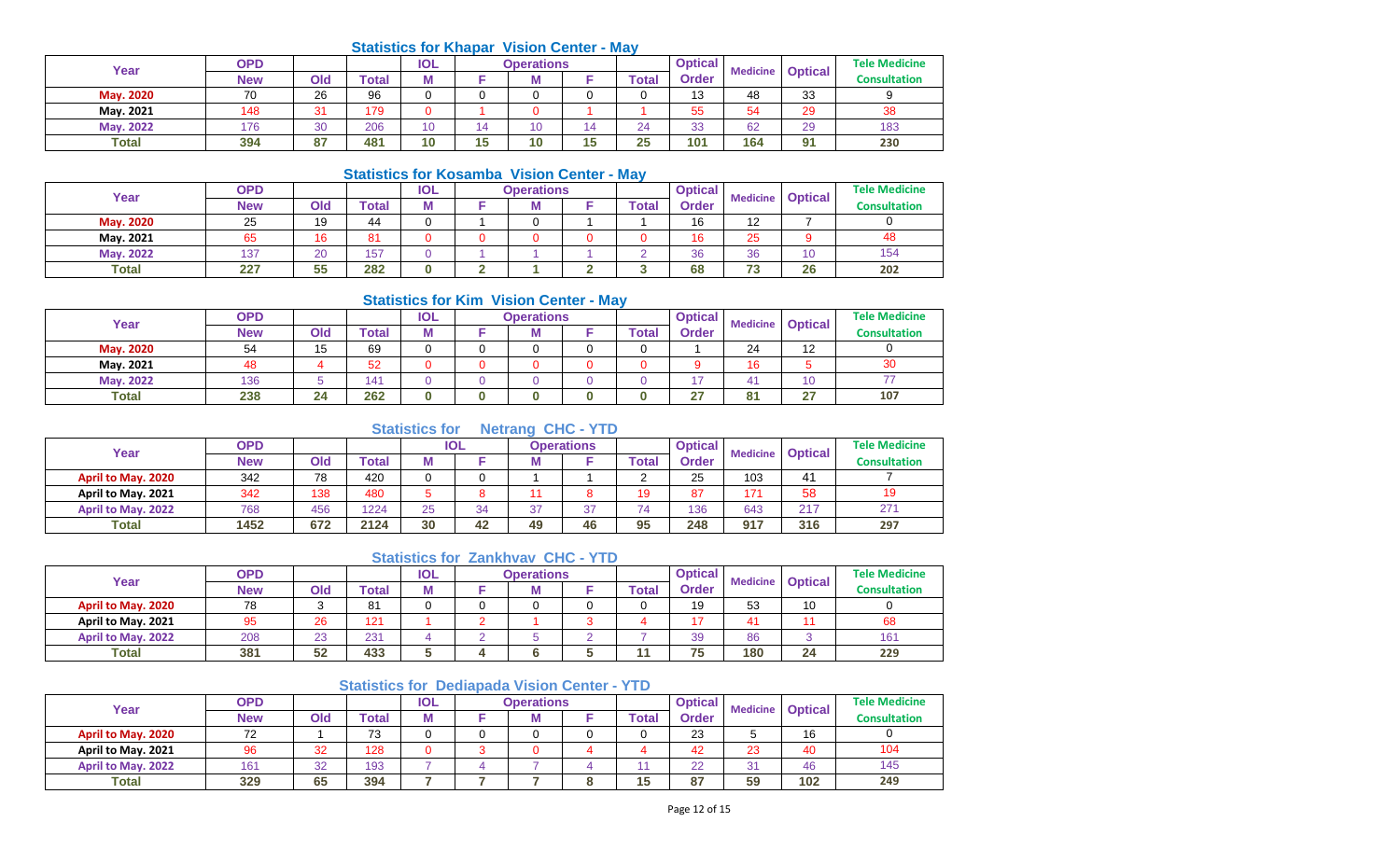### **Statistics for Umarpada Vision Center - YTD**

| Year                      | <b>OPD</b> |           |              | <b>IOL</b> | <b>Operations</b> |  |  |       | <b>Optical</b> | <b>Medicine</b> | <b>Optical</b> | <b>Tele Medicine</b> |
|---------------------------|------------|-----------|--------------|------------|-------------------|--|--|-------|----------------|-----------------|----------------|----------------------|
|                           | <b>New</b> | Old       | <b>Total</b> | RЛ<br>M    |                   |  |  | Total | <b>Order</b>   |                 |                | Consultation         |
| April to May. 2020        | 60         | 25        | 85           | $\sim$     |                   |  |  |       | 10             | 42              | 40             |                      |
| April to May. 2021        | 93         | 16        | 109          | ⌒          |                   |  |  |       | 24             | 62              | 42             | 78                   |
| <b>April to May. 2022</b> | 220        | 34        | 254          | $\sim$     |                   |  |  |       | 34             | 136             | 56             | 247                  |
| <b>Total</b>              | 373        | 75<br>ن - | 448          |            |                   |  |  |       | 68             | 240             | 138            | 325                  |

### **Statistics for Sagbara Vision Center - YTD**

| Year               | OPD |                |       | <b>IOL</b> |   | Operations |              | <b>Optical</b> | <b>Medicine</b> | <b>Optical</b> | <b>Tele Medicine</b> |
|--------------------|-----|----------------|-------|------------|---|------------|--------------|----------------|-----------------|----------------|----------------------|
|                    | New | Old            | `otal | M          |   |            | <b>Total</b> | <b>Order</b>   |                 |                | <b>Consultation</b>  |
| April to May. 2020 | 84  |                | 84    |            |   |            |              | 45             | $\Omega$        |                |                      |
| April to May. 2021 | 92  | $\overline{ }$ | 104   |            |   |            |              | 22             | ററ              | 23             |                      |
| April to May. 2022 | 263 | 39             | 302   |            | - |            |              | 125            | 60              | 23             | 131                  |
| <b>Total</b>       | 439 | 64<br>ັ        | 490   | ი          |   |            |              | 192            | 44.             | 57             | 136                  |

### **Statistics for Vyara Satelite Center - YTD**

| Year                      | OPD        |     |       | <b>IOL</b> |    | <b>Operations</b> |    |           | <b>Optical</b> | <b>Medicine</b> | <b>Optical</b> | <b>Tele Medicine</b> |
|---------------------------|------------|-----|-------|------------|----|-------------------|----|-----------|----------------|-----------------|----------------|----------------------|
|                           | <b>New</b> | Old | ™otal | M          |    |                   |    | Total     | Order          |                 |                | Consultation         |
| April to May. 2020        | 405        | 33  | 438   | ∩          |    |                   |    |           | 39             | 30              |                | 24                   |
| April to May. 2021        | 82         | 33  | 115   |            |    |                   |    |           | 10             | 51              | 10             | 58                   |
| <b>April to May. 2022</b> | 513        | 221 | 734   | 13         |    | $\Omega$<br>ັ     | 16 | 47        | 89             | 360             | 28             | 226                  |
| <b>Total</b>              | 1000       | 287 | 1287  | 14         | 16 | 33                | 18 | 54<br>ັບເ | 141            | 441             | 49             | 308                  |

### **Statistics for Bardoli Vision Center - YTD**

| Year               | <b>OPD</b> |              |       | <b>IOL</b> | <b>Operations</b> |   |  | <b>Optical</b> | <b>Medicine</b> | <b>Optical</b> | <b>Tele Medicine</b> |                     |
|--------------------|------------|--------------|-------|------------|-------------------|---|--|----------------|-----------------|----------------|----------------------|---------------------|
|                    | <b>New</b> | Ola          | ™otal | . .        |                   | M |  | `otal          | <b>Order</b>    |                |                      | <b>Consultation</b> |
| April to May. 2020 | 37         | ററ<br>22     | 59    |            |                   |   |  |                |                 |                | 14                   |                     |
| April to May. 2021 | 94         | $\sim$<br>21 | 12'   |            |                   |   |  |                | 28              | $\overline{a}$ | 30                   |                     |
| April to May. 2022 | 109        | 20           | 129   |            |                   |   |  |                | 20              |                | 31                   | 124                 |
| <b>Total</b>       | 240        | 69           | 309   |            |                   |   |  |                | 55              | 29             | 75                   | 235                 |

### **Statistics for Ucchal Vision Center - YTD**

| Year               | <b>OPD</b> |     |              | <b>IOL</b> | <b>Operations</b> |    |              | <b>Optical</b><br><b>Medicine</b> |              | <b>Optical</b> | <b>Tele Medicine</b> |                     |
|--------------------|------------|-----|--------------|------------|-------------------|----|--------------|-----------------------------------|--------------|----------------|----------------------|---------------------|
|                    | <b>New</b> | Old | <b>Total</b> | M          |                   | M  |              | 'otal                             | <b>Order</b> |                |                      | <b>Consultation</b> |
| April to May. 2020 | 48         | ⌒   | 50           |            |                   |    |              |                                   | 23           |                |                      |                     |
| April to May. 2021 | 67         |     | 68           |            |                   |    | ~            |                                   | 30           |                |                      | 63                  |
| April to May. 2022 | 325        |     | 331          | 27<br>، ب  | 63                | 37 | $\sim$<br>ხპ | 100                               | 74           |                |                      | 269                 |
| Total              | 440        |     | 449          | 38         | 65                | 39 | 65           | 104                               | 124          | 15             |                      | 332                 |

### **Statistics for Khapar Vision Center - YTD**

| Year                      | OPD        |                          |       | <b>IOL</b>   |    | <b>Operations</b> |          | <b>Optical</b> |              | <b>Medicine</b> | <b>Optical</b> | <b>Tele Medicine</b> |
|---------------------------|------------|--------------------------|-------|--------------|----|-------------------|----------|----------------|--------------|-----------------|----------------|----------------------|
|                           | <b>New</b> | Old                      | `otal | M            |    |                   |          | ™otal          | <b>Order</b> |                 |                | <b>Consultation</b>  |
| <b>April to May. 2020</b> | 74         | 26                       | 100   |              |    |                   |          |                | 13           | 49              | 34             | 10                   |
| April to May. 2021        | 229        | 83                       | 312   |              |    |                   |          |                | 79           | 88              | 50             | 112                  |
| <b>April to May. 2022</b> | 338        | $\overline{\phantom{a}}$ | 410   | $\sim$<br>ட∠ | 24 | $\overline{ }$    | 24       | 36             | 81           | 112             | 61             | 298                  |
| <b>Total</b>              | 641        | 181                      | 822   | 14           | 26 |                   | 27<br>41 | 41             | 173          | 249             | 145            | 420                  |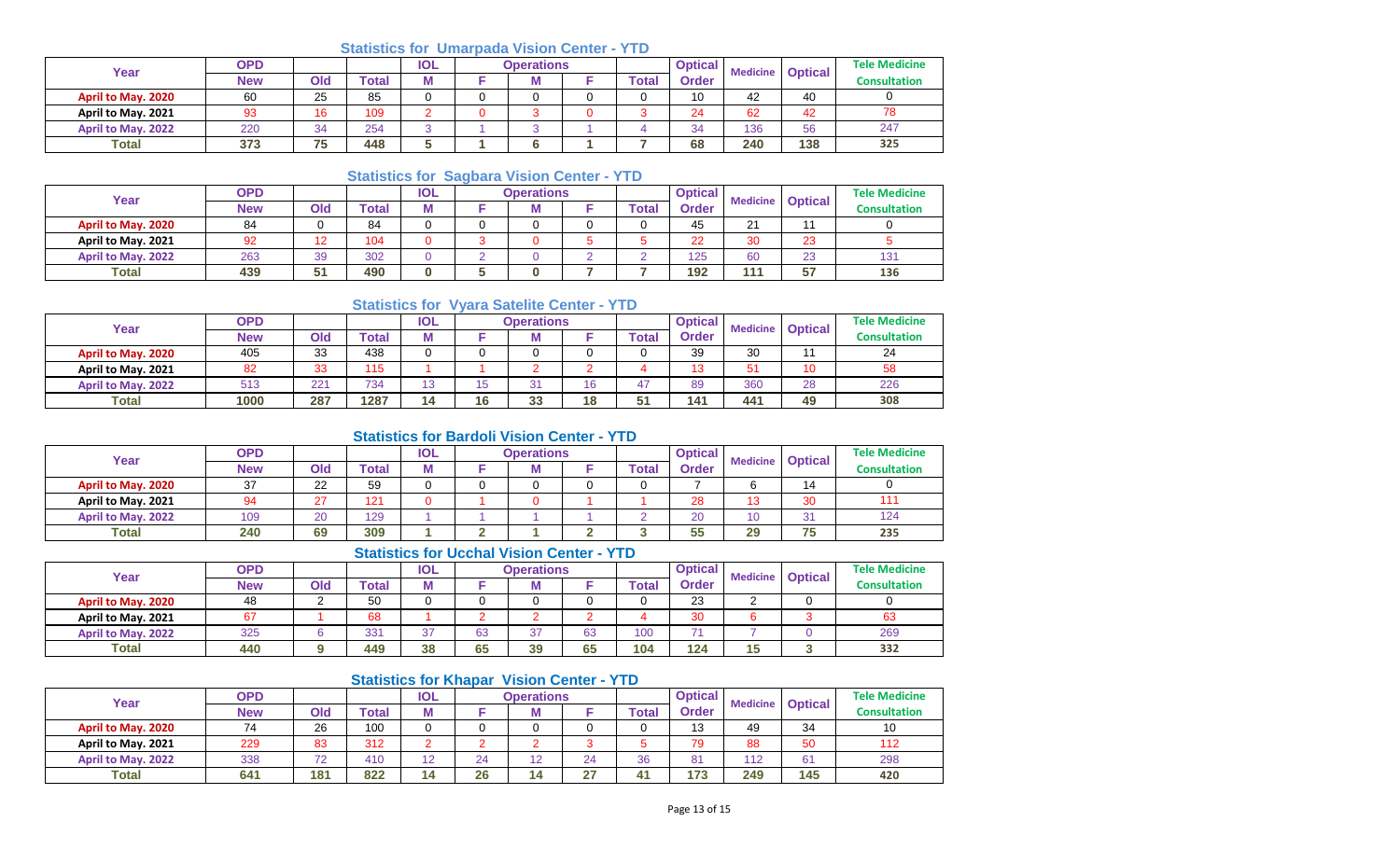#### **Statistics for Kosamba Vision Center - YTD**

| Year               | <b>OPD</b> |                      |       | <b>IOL</b>      | <b>Operations</b> |       | <b>Optical</b><br><b>Medicine</b> |          | <b>Optical</b> | <b>Tele Medicine</b> |
|--------------------|------------|----------------------|-------|-----------------|-------------------|-------|-----------------------------------|----------|----------------|----------------------|
|                    | <b>New</b> | Old                  | ™otal | M               |                   | Total | <b>Order</b>                      |          |                | <b>Consultation</b>  |
| April to May. 2020 | 25         | 19                   | 44    | $\sqrt{2}$<br>ື |                   |       | 16                                | ៱<br>. . |                |                      |
| April to May. 2021 | 138        | $\overline{A}$       | 185   |                 |                   |       | 3 <sup>1</sup>                    | 54       | 20             | 130                  |
| April to May. 2022 | 239        | $\overline{a}$<br>45 | 284   | $\sim$          |                   |       | 58                                | 57       | 25             | 252                  |
| <b>Total</b>       | 402        | 111                  | 513   | c               |                   |       | 105                               | 123      | 52             | 382                  |

#### **Statistics for Kim Vision Center - YTD**

| Year               | <b>OPD</b> |     |       | <b>IOL</b> | <b>Operations</b> |       | <b>Optical</b> | <b>Medicine</b> |                | <b>Tele Medicine</b> |
|--------------------|------------|-----|-------|------------|-------------------|-------|----------------|-----------------|----------------|----------------------|
|                    | <b>New</b> | Old | Total | M          |                   | Total | Order          |                 | <b>Optical</b> | <b>Consultation</b>  |
| April to May. 2020 | 54         | 15  | 69    |            |                   |       |                | 24              | 12             |                      |
| April to May. 2021 | 85         | 38  | 123   |            |                   |       | 25             | 36              |                | 79                   |
| April to May. 2022 | 247        |     | 260   |            |                   |       |                | 65              | 15             |                      |
| <b>Total</b>       | 386        | 66  | 452   |            |                   |       | 67             | 125             | 33             | 156                  |

### **Training Activities - May 2022**

| Vision Assistant | <b>New</b><br><b>Batch</b> | 1 Year   | Start for 1st<br><b>March 2022</b>   | In House                        |
|------------------|----------------------------|----------|--------------------------------------|---------------------------------|
| Dr. Mansi Desai  | Surat                      | 18 Month | January 2021 to<br>June 2022         | Glaucoma Fellowship             |
| Dr. Aastha Patel | Kalol                      | 18 Month | January 2022 to<br>June 2023         | <b>Comprehensive Fellowship</b> |
| Dr. Vidhi Patel  | Navsari                    | 18 Month | February 2022 to<br><b>July 2023</b> | <b>Comprehensive Fellowship</b> |

| <b>Disease</b>           | <b>Male</b>   | Female      | Total        | <b>Disease</b>            | <b>Male</b>    | Female | Tota        |
|--------------------------|---------------|-------------|--------------|---------------------------|----------------|--------|-------------|
| ONEEYED                  |               | 4           | 8            | <b>ONEEYED</b>            | 13             | 7      | 20          |
| <b>DIABETIC</b>          | 49            | 20          | 69           | <b>DIABETIC</b>           | 88             | 43     | 131         |
| <b>CARDIAC</b>           |               |             | 2            | <b>CARDIAC</b>            | 3              |        | 4           |
| <b>ASTHAMATIC</b>        |               | 5.          | 12           | <b>ASTHAMATIC</b>         | 17             | 11     | 28          |
| <b>HYPERTENSIVE</b>      | 50            | 83          | 133          | <b>HYPERTENSIVE</b>       | 96             | 144    | 240         |
| DIABETIC, HYPERTENSIVE   | 24            | 30          | 54           | DIABETIC, HYPERTENSIVE    | 53             | 54     | 107         |
| ONEEYED, ASTHAMATIC      | 0             | $\Omega$    | 0            | ONEEYED, ASTHAMATIC       | $\Omega$       | 0      | $\mathbf 0$ |
| ASTHAMATIC, HYPERTENSIVE | $\mathcal{P}$ |             | 3            | ASTHAMATIC, HYPERTENSIVE  | $\overline{2}$ | 2      | 4           |
| DIABETIC, ASTHAMATIC     | 0             | $\Omega$    | 0            | DIABETIC, ASTHAMATIC      | 0              | 0      | 0           |
| DIA, ASTH, HYPERTENSIVE  | 0             |             | 1            | DIA, ASTH, HYPERTENSIVE   |                | 2      |             |
| ONE Eyed, DIABITIC, H.T  | 0             | $\mathbf 0$ | 0            | ONE Eyed, DIABITIC, H.T   | $\mathbf 0$    | 0      | 0           |
| ONE EYED, HYPERTENSIVE   |               | $\Omega$    | 1            | ONE EYED, HYPERTENSIVE    | $\mathfrak{p}$ |        | 3           |
| ONE EYED, DIABITIC       | 0             | 0           | $\mathbf{0}$ | <b>ONE EYED, DIABITIC</b> | $\Omega$       | 0      | $\mathbf 0$ |
| <b>Total</b>             | 138           | 145         | 283          |                           | 275            | 265    | 540         |

### **Comparision of Systemic Illness for May Comparision of Systemic Illness - YTD**

| <b>Disease</b>      | <b>Male</b> | Female   | <b>Total</b> | <b>Disease</b>            | <b>Male</b>    | Female   | <b>Total</b> |
|---------------------|-------------|----------|--------------|---------------------------|----------------|----------|--------------|
|                     |             | 4        | 8            | ONEEYED                   | 13             |          | 20           |
|                     | 49          | 20       | 69           | <b>DIABETIC</b>           | 88             | 43       | 131          |
|                     |             |          | 2            | <b>CARDIAC</b>            | 3              |          | 4            |
| IC                  |             | 5.       | 12           | <b>ASTHAMATIC</b>         | 17             | 11       | 28           |
| IVE                 | 50          | 83       | 133          | <b>HYPERTENSIVE</b>       | 96             | 144      | 240          |
| YPERTENSIVE         | 24          | 30       | 54           | DIABETIC, HYPERTENSIVE    | 53             | 54       | 107          |
| STHAMATIC           | 0           | $\Omega$ | 0            | ONEEYED, ASTHAMATIC       | 0              | $\Omega$ | 0            |
| <b>IYPERTENSIVE</b> | 2           |          | 3            | ASTHAMATIC, HYPERTENSIVE  | $\overline{2}$ | 2        | Δ            |
| STHAMATIC           | 0           | 0        | 0            | DIABETIC, ASTHAMATIC      | 0              | $\Omega$ | 0            |
| YPERTENSIVE         | 0           |          |              | DIA, ASTH, HYPERTENSIVE   | 1              | 2        | 3            |
| ABITIC,H.T          | $\Omega$    | $\Omega$ | 0            | ONE Eyed, DIABITIC, H.T   | $\Omega$       | $\Omega$ | 0            |
| <b>IYPERTENSIVE</b> |             | $\Omega$ |              | ONE EYED, HYPERTENSIVE    | 2              |          | 3            |
| <b>IABITIC</b>      | 0           | $\Omega$ | 0            | <b>ONE EYED, DIABITIC</b> | $\Omega$       | $\Omega$ | 0            |
| <b>Total</b>        | 138         | 145      | 283          |                           | 275            | 265      | 540          |